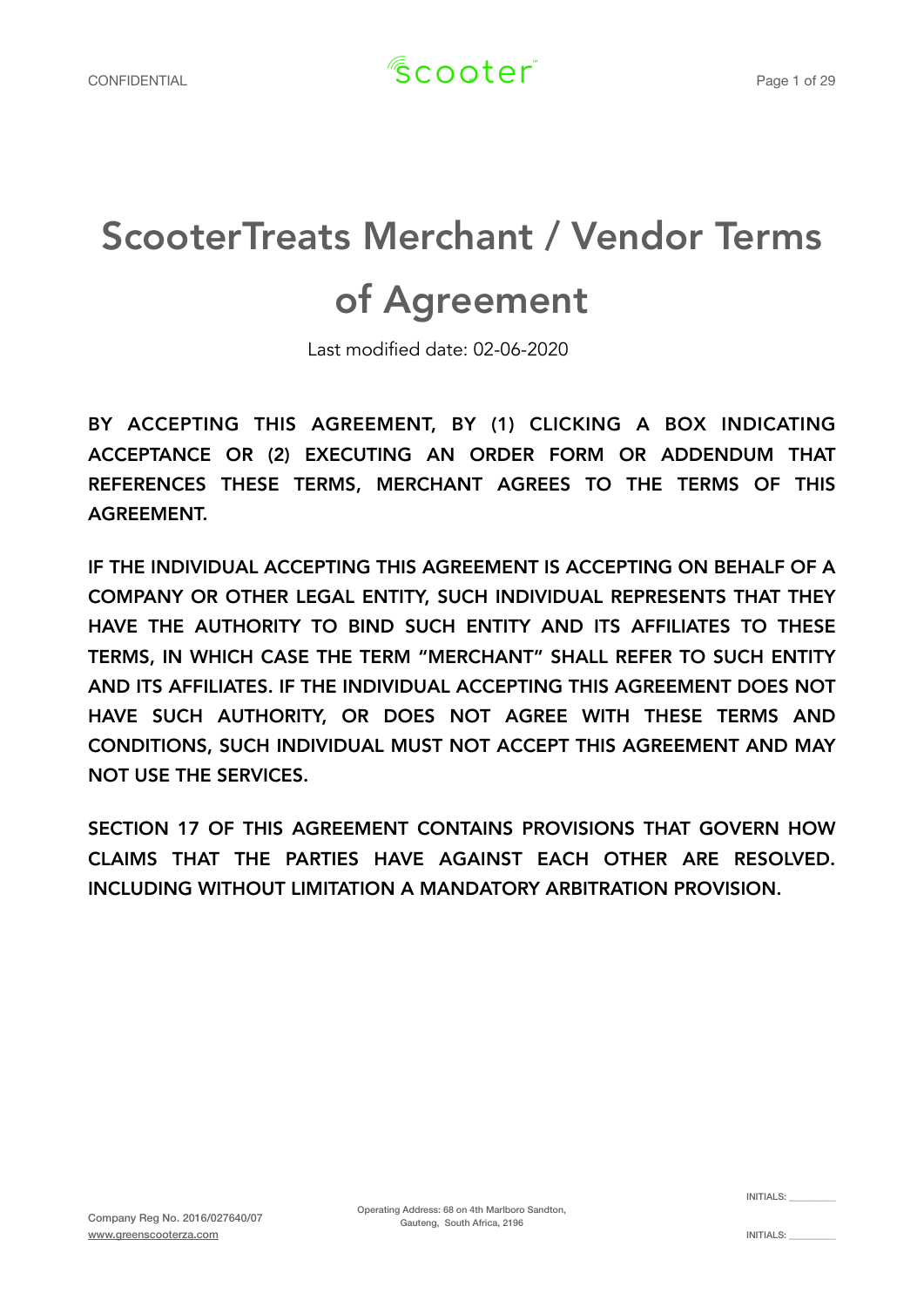### 1. GENERAL.

These ScooterTreats Merchant/Vendor Terms and Conditions ("Terms") are hereby accepted and agreed to by the company identified within the ScooterTreats sign-up process ("Merchant or "You"), and constitute a legally binding agreement by and between Merchant and ScooterTreats ("ScooterTreats" or "Company" which is a wholly owned subsidiary of Green Scooter Proprietary Limited ("Scooter")). Upon acceptance of these Terms, Merchant may request access to the Marketplace, Non-Delivery, or Merchant Managed Delivery Sales Channels (each a "Sales Channel" as described in more detail herein) and/or product services such as Promotions Tools. Such request shall indicate Merchant's acceptance of any applicable Sales Channel terms (each a "Sales Channel Addendum") and/or terms for additional product services (a "Product Addendum"). These Terms may be subject to and/or incorporate the ScooterTreats Order Form ("Order Form"), and/or applicable Product or Sales Channel Addenda (these Terms and any such Order Form or any such Addendum collectively, the "Agreement") or Terms of Use. Merchant's access to and use of the ScooterTreats Services and ScooterUtilities (as defined below) is subject to the Agreement and may be modified or updated by ScooterTreats/Scooter from time to time, effective upon posting an updated version of these Terms and/or an applicable Product or Sales Channel Addendum on the Scooter website. Merchant is responsible for updating contact information and regularly reviewing the Terms and any applicable Product or Sales Channel Addendum for updates and information from ScooterTreats/Scooter. Continued use of the ScooterTreats Services after any such modifications or updates shall constitute Merchant's consent to such changes. Capitalized terms used but not otherwise defined in the Terms shall have the respective meanings ascribed to such terms in the applicable Order Form, Product or Sales Channel Addendum.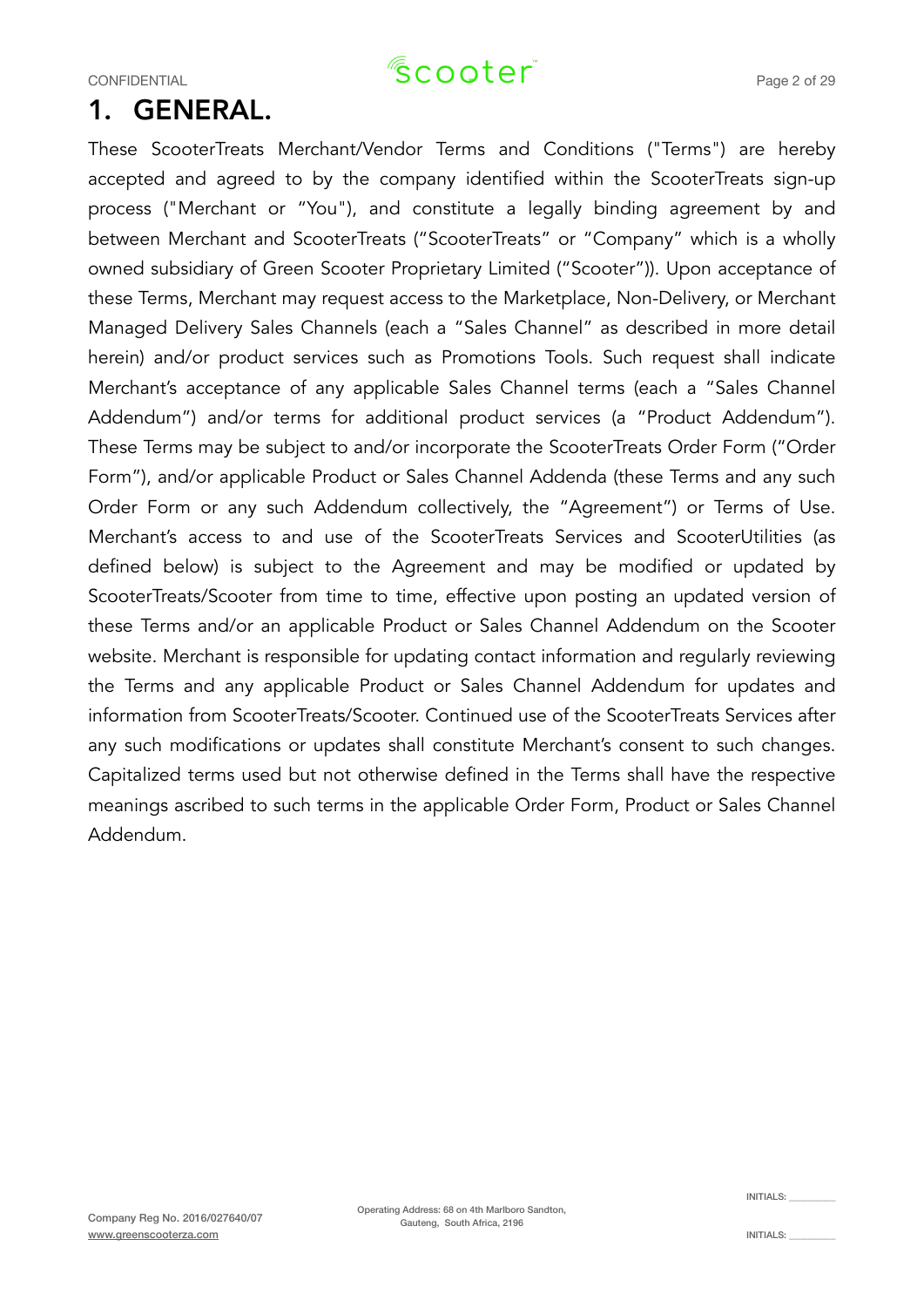### 2. SERVICES.

#### 2.1.Items and Services.

ScooterTreats and its affiliates make available certain proprietary technology services that facilitate the marketing, sale and fulfillment of orders for Restaurant Items (as defined below) and other products (collectively, "*Items*") from Merchant to Customers (as defined below), including on-demand lead generation, payment processing, marketing, advertising and promotional services, proprietary information services, onboarding, operational and other support services ("*ScooterTreats Services*").

"*Restaurant Items*" are defined as foods and beverages that are typically sold by restaurants in a form intended for immediate consumption on-premises, for take-out, and/ or delivery. Merchant may be required to sell non-Restaurant Items via a unique electronic storefront ("Additional Items Storefront"). ScooterTreats shall retain sole discretion whether an Item constitutes a non-Restaurant Item and whether Merchant is required to sell such Items via an Additional Items Storefront.

If Merchant is eligible to offer the sale and fulfillment of alcoholic beverages through specified Sales Channels in designated South African Provinces ("*Alcohol Items*"), Merchant's sale of Alcohol Items via the ScooterTreats Services shall be subject to the Terms of Use for Alcohol Sales ("*Alcohol Terms*") [available here](https://www.uber.com/legal/en/document/?name=uber-eats-merchant-alcohol-terms-of-use&country=united-states&lang=en), as well as any Sales Channel Specific Terms.

The definition of Items shall include Alcohol Items as applicable and referenced within the Agreement. If any conflict between these Terms and the Alcohol Terms, the Alcohol Terms shall govern with respect to Alcoholic Items and these Terms shall govern with respect to Items.

#### 2.2.Merchant Technology.

In connection with the ScooterTreats Services, ScooterTreats and its affiliates may also make available to Merchant a website, mobile application or other technology interface for Merchant to access and use the ScooterTreats Services (collectively, the "*ScooterUtilities*"), which may include ScooterTreats's and its affiliates' proprietary technology platform referred to as Restaurant Manager, through which insights and analytics regarding Merchant's performance and history using the ScooterTreats Services are provided, and ScooterTreats and its affiliates' proprietary technology platform referred

INITIALS: \_\_\_\_\_\_\_\_\_\_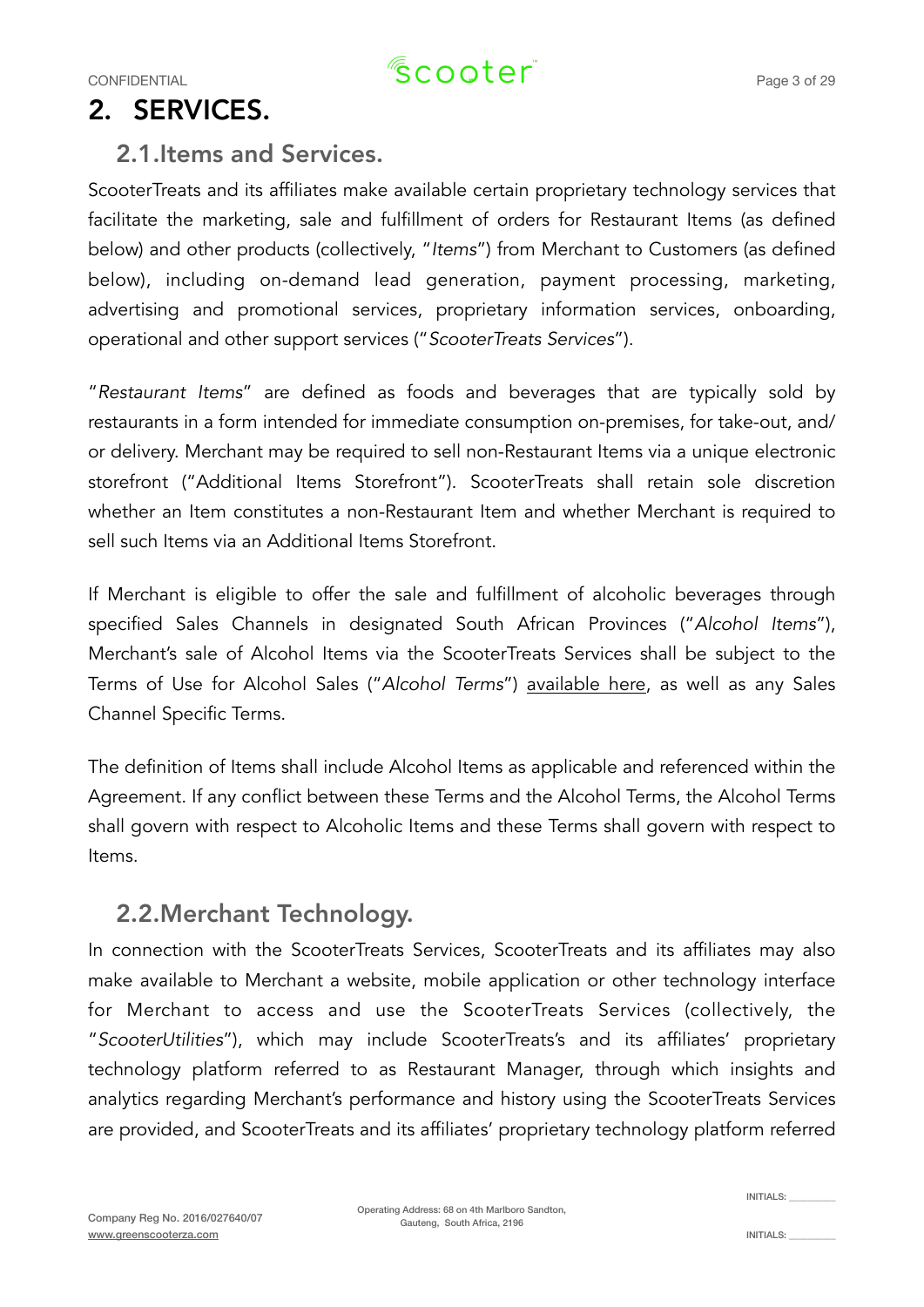### CONFIDENTIAL  $\sqrt{2}$  COOter<sup>"</sup>

to as Restaurant Dashboard, through which Merchant may, among other things, receive, accept and fulfill requests for Items from Customers.

#### 2.3.ScooterTreats App.

ScooterTreats and its affiliates may also make available to Customers its proprietary technology that enables Customers to purchase Items from Merchant and request delivery services for said Items from Delivery People (as defined below), who retrieve such Items from Merchant and deliver such Items to such Customers ("*ScooterTreats App*"). Delivery People are independent contractors, and as such, they reserve the right to refuse to accept any Item in their sole discretion.

#### 2.4.Sales Channels.

Merchant may request access to sell and deliver Items via various services provided by ScooterTreats: Marketplace, Non-Delivery, and Merchant Managed Delivery (each, a "*Sales Channel*" described in more detail below). By electing to use a Sales Channel, Merchant agrees to accept any relevant Sales Channel Addenda as follows:

- 2.4.1.MARKETPLACE: Merchant may sell Items through the "*Marketplace Sales Channel*," whereby Merchant's Items are presented in the ScooterTreats App to Customers who access and request on-demand delivery services provided by Delivery People as defined herein. On-demand also means "scheduled deliveries" for other merchants who have their own modus operandi which Scooter needs to factor in when selling items on its various Sales Channels.
- 2.4.2.NON-DELIVERY: Merchant may sell Items through the "*Non-Delivery Sales Channel,*" whereby Merchant's Items are presented on the ScooterTreats App to Customers for pick-up at Merchant's Location (i.e., without the use of a Delivery Person). For the avoidance of doubt, the provisions relating to Delivery People in the Terms will not apply to the sale of Items through this Non-Delivery Sales Channel.
- 2.4.3.MERCHANT MANAGED DELIVERY: Merchant may sell Items through the "*Merchant Managed Delivery Channel,*" whereby Merchant's Items are presented on the ScooterTreats App to Customers who access and request ondemand delivery services provided by Merchant Managed Delivery Staff (i.e., employees, contractors, workers or agents of Merchant who provide delivery

Operating Address: 68 on 4th Marlboro Sandton, Gauteng, South Africa, 2196

INITIALS: \_\_\_\_\_\_\_\_\_\_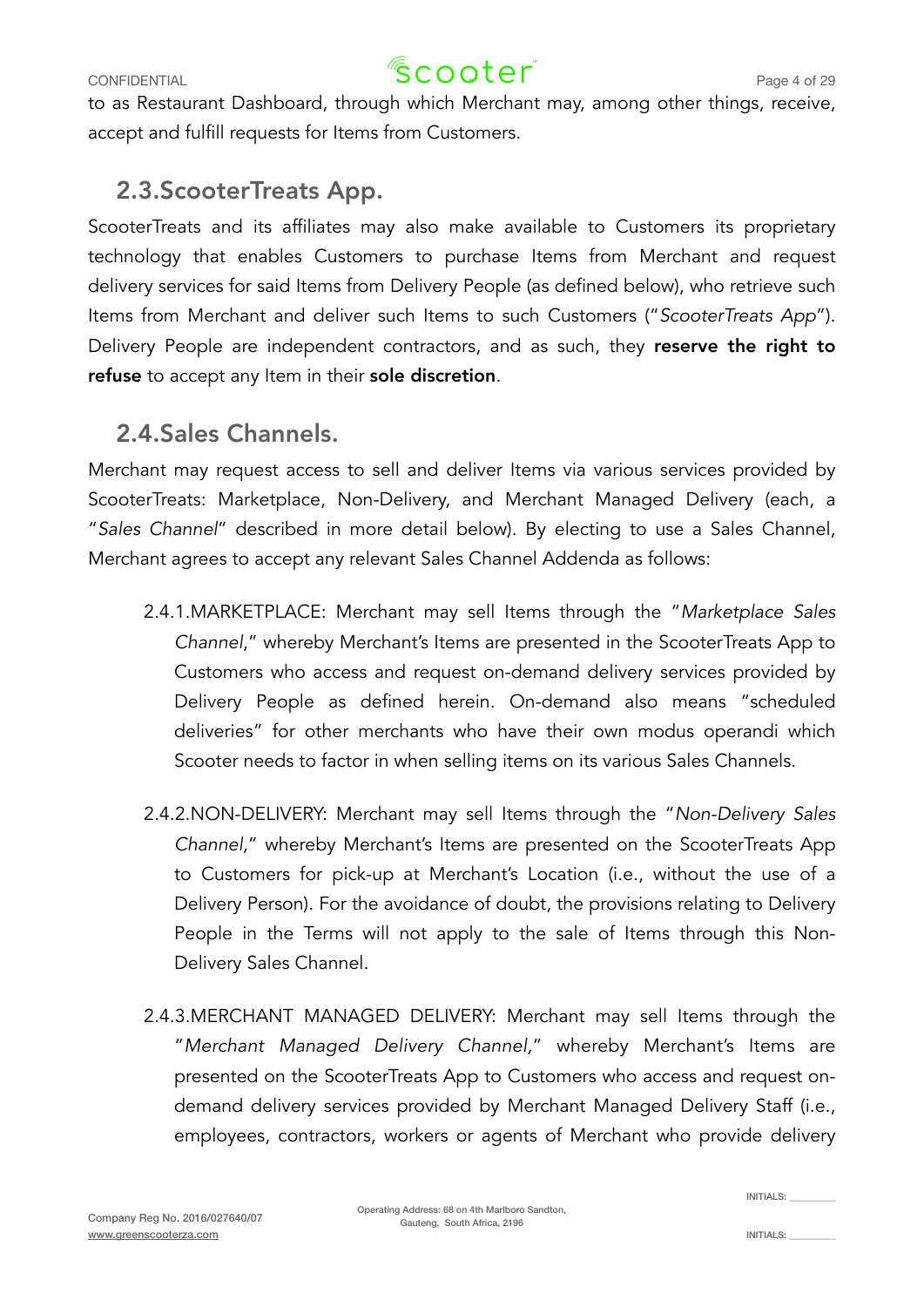### CONFIDENTIAL  $\sqrt{2}$  COOter<sup>"</sup>

services on Merchant's behalf, arranged independently of ScooterTreats). Additional Merchant Managed Delivery Sales Channel Addendum [terms apply.](https://www.uber.com/legal/en/document/?name=uber-eats---merchant-managed-delivery-sales-channel-addendum&country=united-states&lang=en)

#### 2.5.Product Services.

2.6.VIRTUAL STOREFRONT: ScooterTreats may provide Merchant with a separate and additional electronic storefront within the ScooterTreats App ("*Virtual Storefront*") through which Merchant may sell Special Items (as defined in the VS Product Addendum) to Customers.

### 3. ScooterTreats OBLIGATIONS.

#### 3.1.ScooterTreats Services.

Subject to the terms and conditions of this Agreement, ScooterTreats and its affiliates will make available the applicable ScooterTreats Services to Merchant, solely for use by Merchant at locations that are owned and operated by Merchant (each, a "*Location*"). Merchant shall provide ScooterTreats current and accurate Location information throughout the Term of this Agreement. In connection with the provision of ScooterTreats Services to Merchant, ScooterTreats and its affiliates, on behalf of Merchant, may respond to complaints by Merchant's customers ("*Customers*") about Items sold by Merchant via the ScooterTreats App. In addition, ScooterTreats may make available certain ScooterUtilities to Merchant, and Merchant may access and use those ScooterUtilities solely in connection with Merchant's use of the ScooterTreats Services. For the avoidance of doubt, as between Merchant and ScooterTreats, ScooterTreats will retain sole and absolute control over the ScooterTreats App (and all elements of the user experience and user interface relating to the Eats App), including with respect to: (i) the personalization of the ScooterTreats App for Customers; (ii) the prioritization and display of options available to Customers; (iii) the search functionality and results provided to Customers; (iv) the order fees charged to Customers for the delivery services provided by Delivery People; and (v) adding, removing or otherwise modifying any feature or functionality made available through the ScooterTreats App to optimize reliability or efficiency on the ScooterTreats App.

#### 3.2.Technology, Not Delivery, Services.

Merchant agrees neither ScooterTreats nor its affiliates provide any delivery services. Rather, ScooterTreats provides technology services that both (i) enable Merchant to connect with Customers who may purchase Items from Merchant and (ii) enable Delivery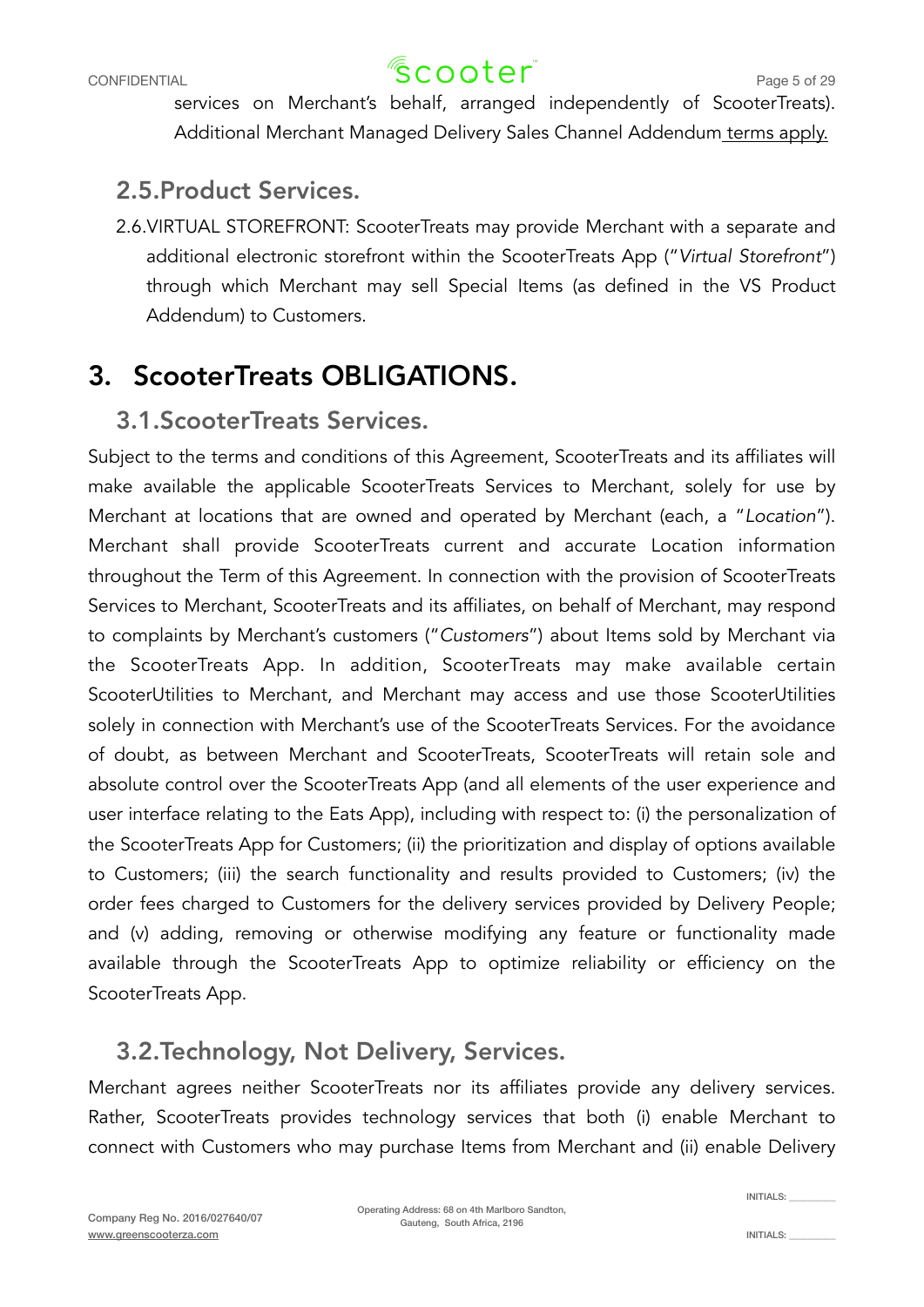### CONFIDENTIAL  $\sqrt{2}$  COOTer<sup>"</sup> Page 6 of 29

People to seek, receive and fulfill on-demand requests for delivery services by or on behalf of Customers seeking delivery services. Delivery People perform their delivery services for (and are paid by) the Customers, and not Merchant. "*Delivery Person*" is defined as an independent contractor that intends to seek, receive and fulfill on-demand requests for delivery services using ScooterTreats's proprietary technology under license from ScooterTreats or its affiliates.

### 4. MERCHANT OBLIGATIONS.

#### 4.1.Availability of Items.

Merchant will make Items available for purchase through the ScooterTreats App ("Available Items") during its normal business hours and ensure the Available Items menu is accurate. Merchant will prepare, handle, store, label and package all Items in accordance with applicable [laws and regulations](http://www.health.gov.za/index.php/gf-tb-program/401-regulations-governing-general-hygiene-requirements-for-food-premises-the-transport-of-food-and-related-matters-r638-of-2018), including without limitation all laws, rules and regulations governing time or temperature controls required for food safety ("*Food Safety Standards*") and, if applicable, all applicable laws, rules, and regulations for the handling and labeling of Alcohol Items ("*Alcohol Safety Standards*"). Merchant will determine any quality, portion, size, ingredient or other criteria that apply to Items ("*Criteria*") and Merchant is responsible for ensuring that all Items meet the applicable Criteria. If Merchant fails to prepare or supply Items in accordance with Food or Alcohol Safety Standards or if any Item fails to meet the Criteria (each, a "*Substandard Item*"), ScooterTreats may, in its sole discretion, remove such Item from the ScooterTreats App. Items that contain (or may contain) an endangered species may not be made available for purchase through, and will be removed from, the ScooterTreats App. Merchant represents and warrants that all nutritional information for Items, including calorie count or allergen information, that is made available through the ScooterTreats App is, and at all times will remain, accurate. In addition, Merchant will ensure that the contents of its menu includes each Items Criteria (including any notifications about ingredients, nutritional information, allergen information, alcoholic content (if applicable), etc.) are accurate and comply with all applicable laws and regulations.

#### 4.2.Item Responsibility.

Merchant acknowledges and agrees that neither ScooterTreats nor the Delivery Person takes title to any Item at any time. Notwithstanding, Merchant shall be responsible for any reimbursement costs related to Customer refunds for Substandard Items or other related issues within Merchant's control (including any costs associated with retrieving any such

Operating Address: 68 on 4th Marlboro Sandton, Gauteng, South Africa, 2196

INITIALS: \_\_\_\_\_\_\_\_\_\_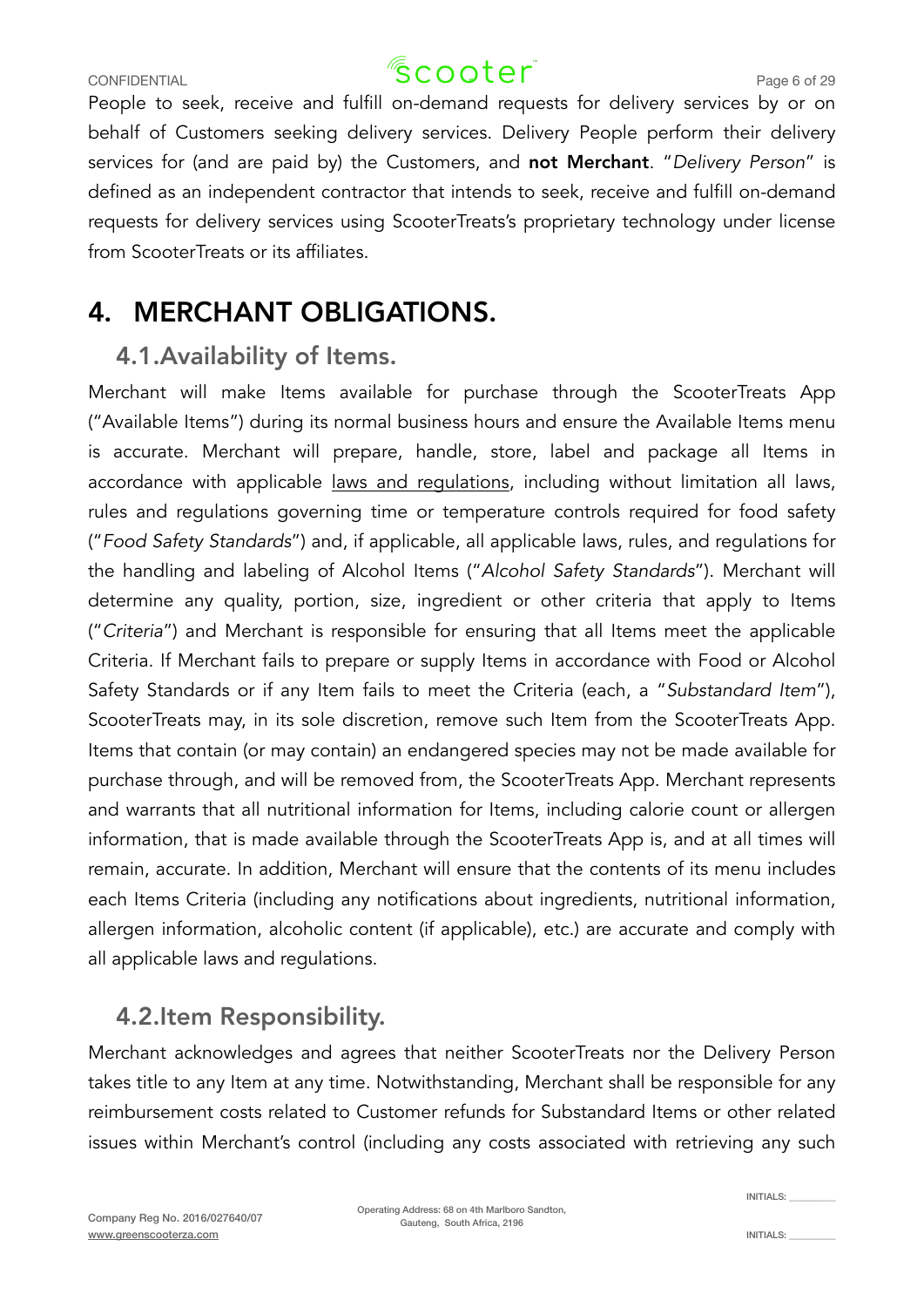### CONFIDENTIAL  $\sqrt{2}$  COOTer<sup>"</sup> Page 7 of 29

Substandard Items or otherwise unsatisfactory Item(s), if applicable)), including by way of example, missing or incomplete Items, Items not cooked thoroughly, and Items not prepared in accordance with Merchant's internal standards. ScooterTreats may, in its sole discretion, deduct reimbursement costs from the payment ScooterTreats remits to Merchant in accordance with this Section 4. To the extent required by applicable law, and only for the purpose of the expedited provision of Items, Items are sold to Customers under Merchant's retail and food delivery license privileges.

#### 4.3.Devices.

If ScooterTreats supplies a tablet or other mobile device ("*Device*") to Merchant to use in connection with the availability of Items via the ScooterTreats App, Merchant agrees that: (i) Device(s) may only be used for the purpose of accepting orders via the ScooterTreats App, and (ii) Device(s) may not be transferred, loaned, sold or otherwise provided in any manner to any third party. Devices(s) will at all times remain the property of ScooterTreats and/or its affiliates, and upon expiration or termination of the Agreement, or the extended absence of all of Merchant's location(s) from the ScooterTreats App for longer than forty-five (45) days, Merchant will return all applicable Device(s) to ScooterTreats within ten (10) days. If Merchant receives a wireless data plan for the Device, ScooterTreats may require a weekly reimbursement Merchant for the costs associated with the wireless data plan of each applicable Device. Merchant agrees that the loss or theft of a Device, the failure to timely return a Device, or any damage to a Device outside of normal wear and tear, may result in a fee ("*Damage Fee*"). Merchant agrees that ScooterTreats may deduct the reimbursement or Damage Fee from the Item Revenue prior to remittance of such Item Revenue to Merchant.

#### 4.4.Use Restrictions.

In connection with the access to and use of the ScooterTreats Services and ScooterUtilities, Merchant will not (and will not allow any third party to): (i) reverse engineer or attempt to discover any source code or underlying ideas or algorithms used to provide the ScooterTreats Services (except to the extent applicable law prohibits reverse engineering restrictions); (ii) provide, lease, lend, disclose, or otherwise use or allow others to use, in each case, for the direct benefit of any third party, the ScooterUtilities or ScooterTreats Services (except as otherwise authorized by ScooterTreats); or (iii) possess or use, or allow the transfer, transmission, export, or reexport of any software or portion thereof in violation of any export control laws or regulations administered by the South African Revenue Services (SARS), Department of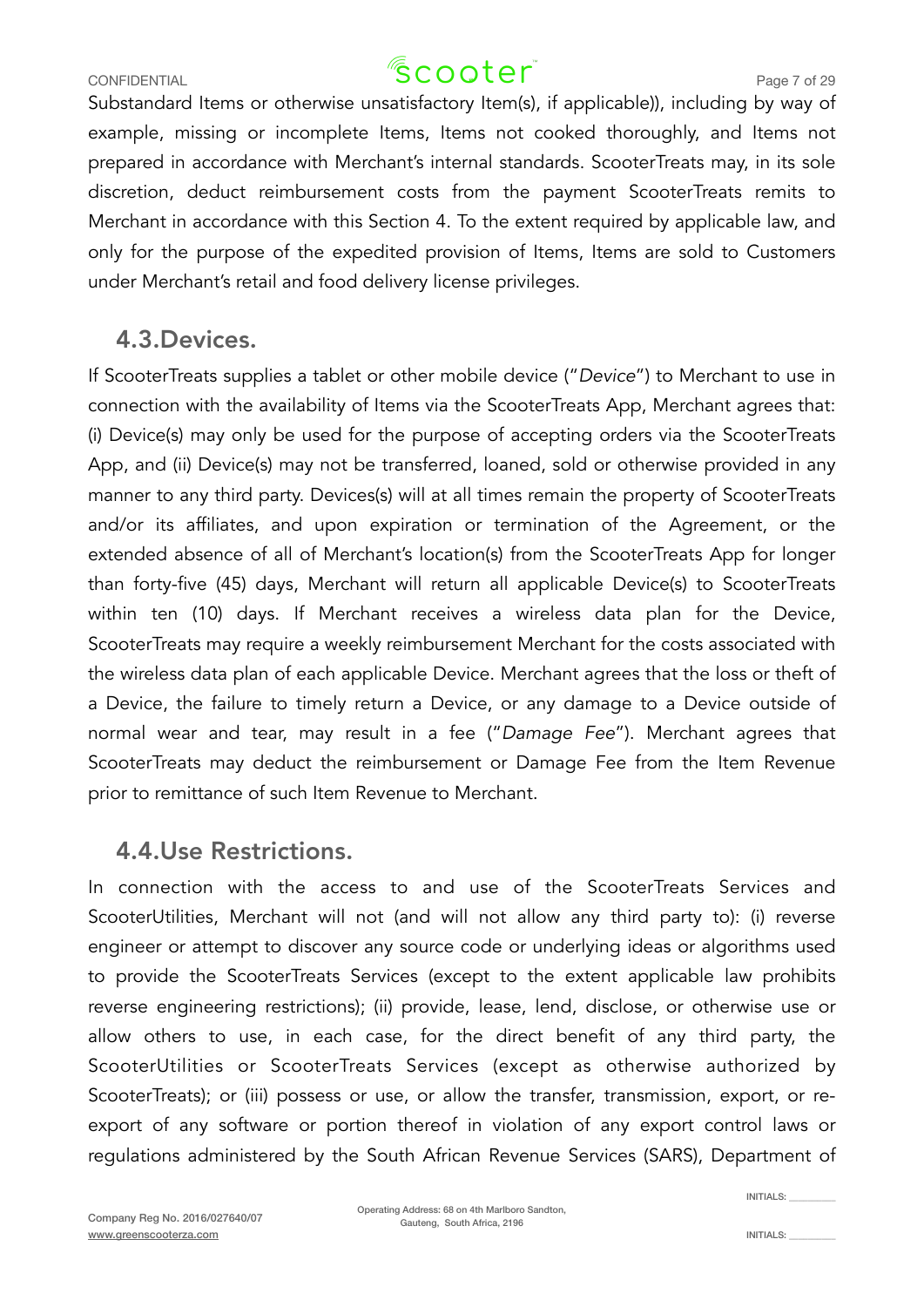### CONFIDENTIAL  $\sqrt{2}$  COOTer<sup>"</sup> Page 8 of 29

Trade and Idustry, or any other government agency. Merchant will not (and will not allow any third party to) use the ScooterTreats Services or any other transactional, operational, performance or other data or information that is related to the sale of Items to Customers through the ScooterTreats App to directly or indirectly compete with ScooterTreats or its affiliates or the ScooterTreats Services.

#### 4.5.Item Restrictions.

The following restricted Items may not be featured or sold via the ScooterTreats App: people or animals of any size, illegal items, fragile items, dangerous items (like weapons, explosives, flammables, etc.), stolen goods, items containing endangered species or any items that Merchant does not have permission to offer. ScooterTreats may remove from or otherwise limit your ability to post to—a Merchant's ScooterTreats menu any Items ScooterTreats deems prohibited or inappropriate. For clarity, alcohol is only permitted on the ScooterTreats App if Merchant has agreed to ScooterTreats's separate Alcohol Order Form for specified Regions and through specific Sales Channels.

ScooterTreats may restrict the sale of Items via the ScooterTreats App based on physical attributes of such Items (e.g., weight (per Item or in aggregate), height, shape, or appropriateness for delivery).

#### 4.6.Gratuities.

For the sale of Items via the Non-Delivery and Merchant Managed Delivery Sales Channels, unless otherwise selected by Merchant, Merchant agrees to allow Customers to provide gratuities through the ScooterTreats App. ScooterTreats shall remit to Merchant the full value of any gratuities provided by Customers. It is the sole responsibility of the Merchant to comply with all applicable laws (including tax, gratuity, and employment laws where applicable) regarding the distribution of any gratuities.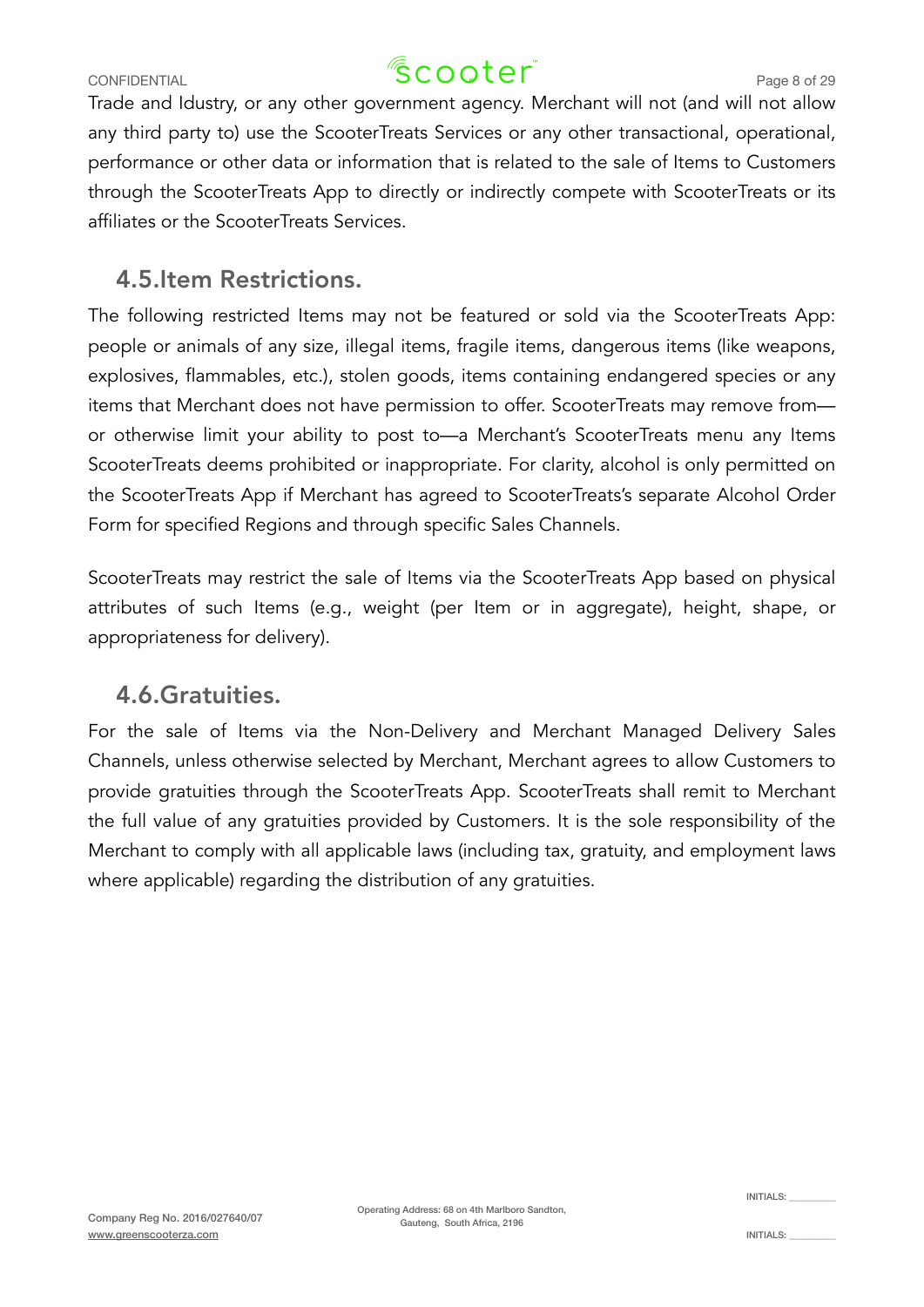### 5. FEES AND TAXES.

#### 5.1.Fees; Calculation.

For each Item sold by Merchant via the ScooterTreats App, Merchant will pay ScooterTreats as follows: the Retail Price (as defined below) of all Items that Merchant sells via the ScooterTreats App (excluding any Sales Tax collected on Merchant's behalf) multiplied by the applicable fee percentage for the Sales Channel used to sell each such Item ("*Fee*"). The Fee does not include any applicable taxes. ScooterTreats will remit to Merchant the total Retail Price collected for all Items Merchant sells via the ScooterTreats App (including any Sales Taxes collected on its behalf) less: (a) the applicable retained Fee; and (b) any refunds given to Customers (such final remitted amount being "*Item Revenue*"). All Item Revenue that is duly owed to Merchant will be remitted within fourteen (14) business days of the sale of the Item. Subject to the foregoing, ScooterTreats will typically make such payment on a weekly basis.

Unless otherwise agreed to by the parties or modified by requirement of applicable laws or regulations, the Fee shall be calculated as follows:

- i) MARKETPLACE SALES CHANNEL: ScooterTreats will charge Merchant a fee percentage of 15% for each Item sold via the ScooterTreats App through the Marketplace Sales Channel;
- ii) NON-DELIVERY SALES CHANNEL: ScooterTreats will charge Merchant a fee percentage of 10% for each Item sold via the ScooterTreats App through the Non-Delivery Sales Channel;
- iii) MERCHANT MANAGED DELIVERY SALES CHANNEL: ScooterTreats will charge Merchant a fee percentage of 15% for each Item sold via the ScooterTreats App through the Merchant Managed Delivery Sales Channel. Further, ScooterTreats will charge Merchant a Fee of 15% for each Item sold via the ScooterTreats App through the Marketplace Sales Channel.
- iv) DELIVERY COSTS ON SALES CHANNELS: ScooterTreats App charges a R40 Delivery Charge for goods sold by the Merchant and delivered to the Consumer. The delivery locations are limited to areas agreed to upon sign-up between the Merchant and ScooterTreats.

INITIALS: \_\_\_\_\_\_\_\_\_\_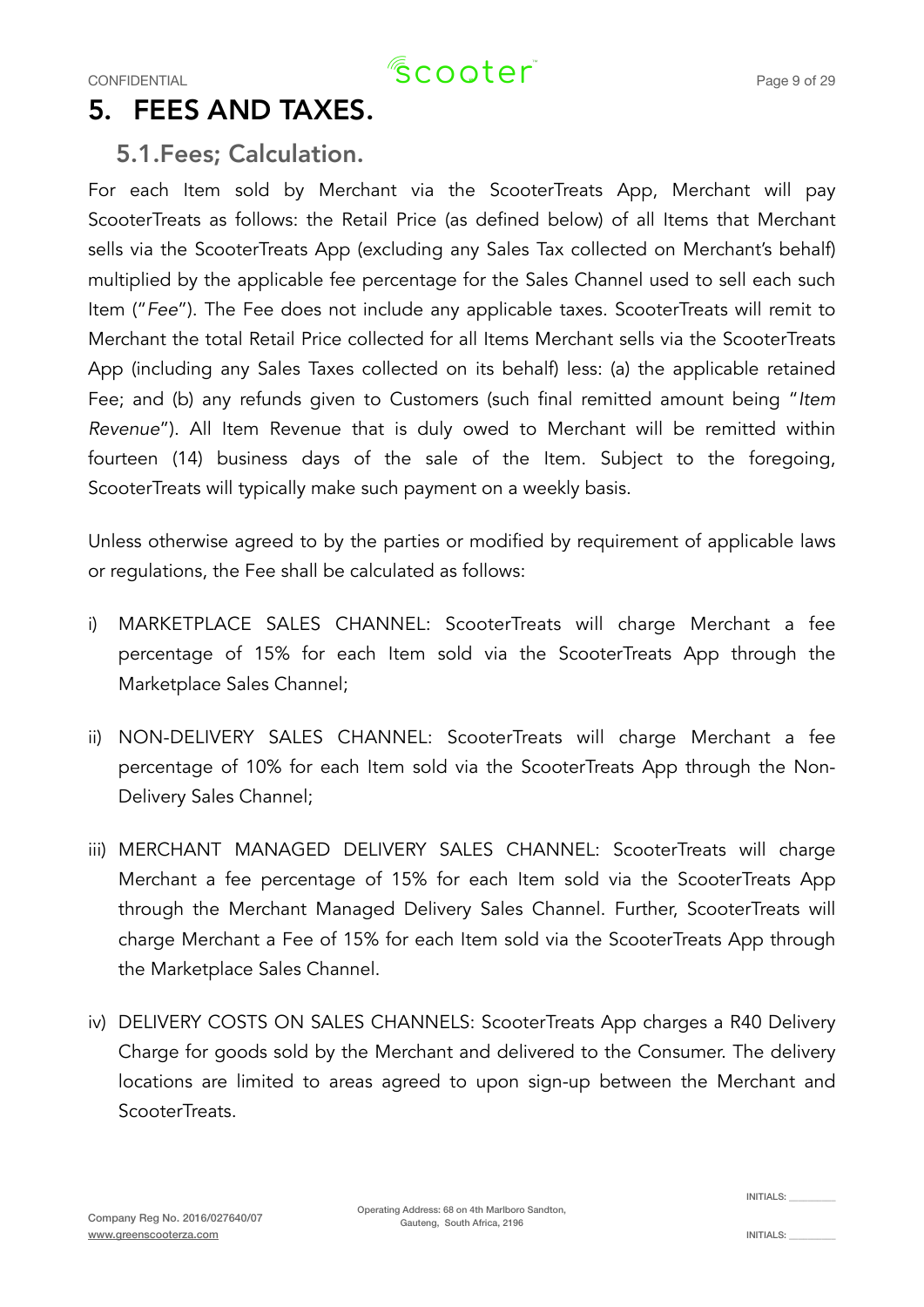### CONFIDENTIAL CONFIDENTIAL  $\sqrt{2}$  COO $\text{ter}^2$  Page 10 of 29

If required by applicable law or regulation, ScooterTreats may adjust the Fee. Such adjustment may apply only to certain Items such as Alcohol Items. All Fees under this Agreement will be paid in South African Rands (ZAR). ScooterTreats or its affiliates will deduct the Fee from the payment ScooterTreats collects on Merchant's behalf, as detailed in Section 5.3 below. ScooterTreats reserves the right to suspend Merchant's ability to make Items available for purchase by Customers through the ScooterTreats App if Merchant's account is in arrears. If you are paid for an Item, you are responsible for the Fee even if a Delivery Person is unable to complete the delivery of such Item. Except as may be expressly agreed in this Agreement, each party will be responsible for its expenses and costs during its performance under this Agreement.

#### 5.2.Activation Fee.

Unless otherwise agreed to by the Parties, in consideration of ScooterTreats's work to activate Merchant on the ScooterTreats App, Merchant will pay to ScooterTreats a Fee of R1 000.00 ("*Activation Fee*"). Merchant agrees that ScooterTreats may deduct the Activation Fee from Merchant's Item Revenue.

### 5.3.Subscription Fee.

Unless otherwise agreed by Parties, ScooterTreats seeks to add value to its platform for Merchants through a Subscription Model being applied to the platform. This model seeks to ensure that the Merchant gets as much opportunity to reach the ScooterTreats enduser as frequently as possible to generate sales and to keep the Merchant Top of mind. The Subscription Fee of R500.00 ("*Subscription Fee")* per month which will be deductible on the revenue generated by the Merchant at the end of every month. Merchant agrees that ScooterTreats may deduct the Subscription Fee from Merchant's Item Revenue.

The benefits that the Merchant will be getting from the platform's Subscription Fee are frequent:

5.3.1.SMS Communication;

5.3.2.Email Communication;

5.3.3.Social Media Communication;

#### 5.4.Retail Prices; Taxes.

ScooterTreats Services connect you with Customers who wish to purchase your Items. You are the "merchant", "retailer", or "seller" of all Items to be made available for sale via the ScooterTreats App. As such, you are responsible for determining and setting the retail price for each Item (the "Retail Price"), and you are ultimately responsible for the collection and remittance of all applicable Sales Taxes, where required under applicable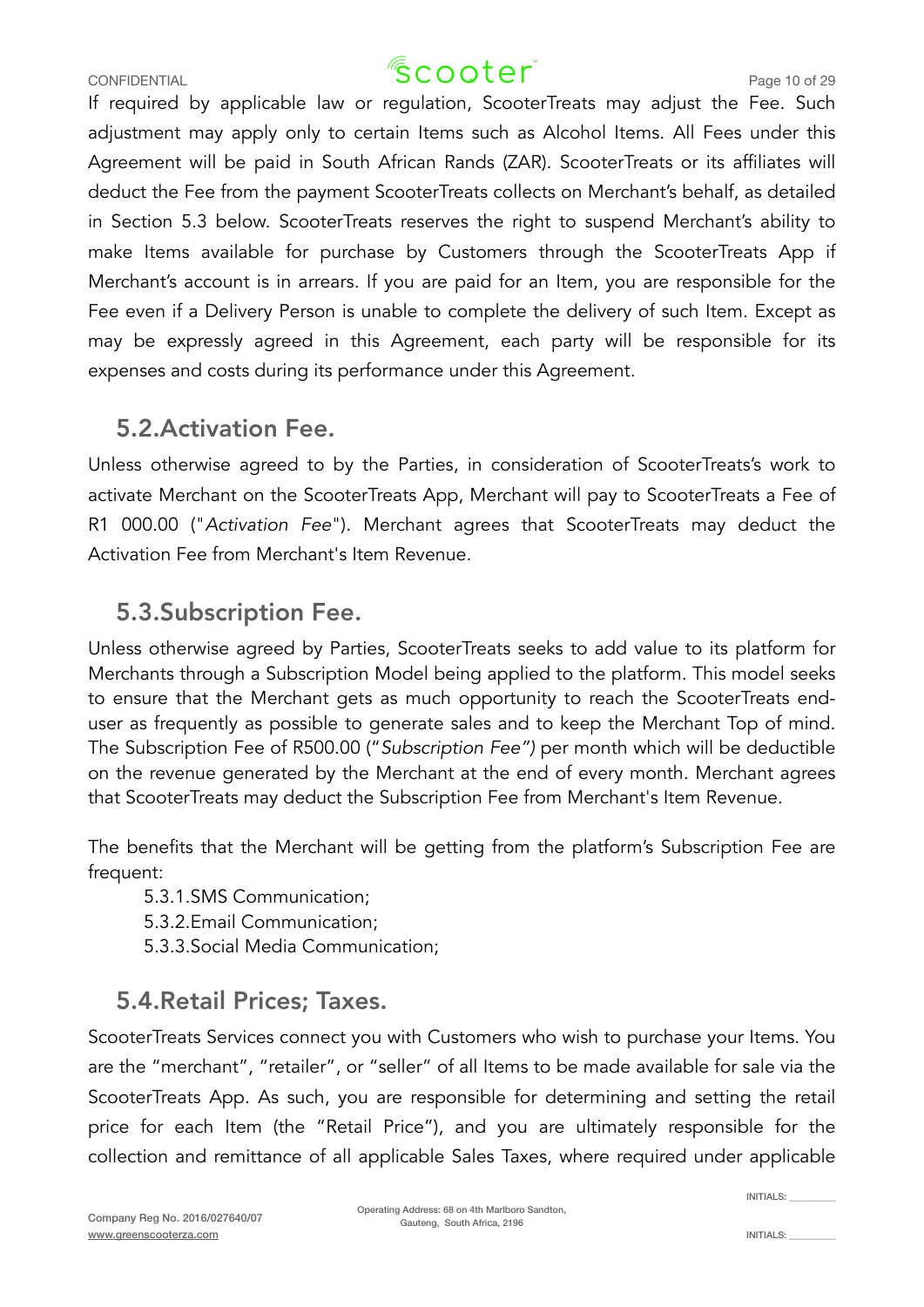### CONFIDENTIAL  $\sqrt{2}$  COOTer  $\sim$  Page 11 of 29

law. The term "Sales Tax" includes any sales, sellers use, transaction privilege, privilege, general excise, gross receipts, and similar transaction taxes, as well as any bottle, bag, plastic, or other similar fees. For the sake of clarity, the Retail Price for each Item excludes separately stated Sales Taxes.

Merchant hereby authorizes ScooterTreats to collect applicable Sales Taxes on Merchant's behalf based on information provided by Merchant through the ScooterUtilities. The ScooterUtilities' functionality may be based on interpretations of local laws and regulations and information provided by taxing authorities. Merchant's use of the ScooterUtilities, including any communications with ScooterTreats, in no way constitutes the provision of legal or tax advice.

Merchant shall promptly notify ScooterTreats if it believes any charges (or lack of charges) for Sales Taxes were erroneous or inaccurate. If Sales Taxes charged by Merchant are not in accordance with (or in violation of) any law or regulation, ScooterTreats expressly reserves the right to, upon prior notice to Merchant, remove affected Items from Merchant's menu on the ScooterTreats App and/or deactivate Merchant from the ScooterTreats App.

Certain legislation commonly known as "E-Commerce Regulation" laws ("The Electronic Communication and Transaction (ECT Act, 2002) of South Africa") may require ScooterTreats to collect and remit Sales Taxes directly to the taxing authority. In jurisdictions with E-Commerce Regulation laws in effect that are applicable to ScooterTreats due to this Agreement (each a "E-Commerce Regulation" beginning the effective date of such legislation), ScooterTreats may determine, as of a date specified by ScooterTreats ("Switchover Date(s)"), the amount of applicable Sales Tax which ScooterTreats will collect and remit to the taxing authority based on Item descriptions and Additional Information provided by Merchant. For the avoidance of doubt, for each E-Commerce Regulation: (i) ScooterTreats will continue to collect Sales Taxes on behalf of, and remit such amounts to, Merchant until the applicable Switchover Date and (ii) beginning on the applicable Switchover Date, any covered Sales Taxes will be collected by ScooterTreats and remitted to the applicable tax authority on ScooterTreats's own account, and not on behalf of Merchant. A list of jurisdictions in which ScooterTreats will collect and remit Sales Taxes to taxing authorities (and associated Switchover Dates) may be found on the ScooterTreats website or may be requested by the Merchant from the Legal Department at Scooter, as updated from time to time.

Operating Address: 68 on 4th Marlboro Sandton, Gauteng, South Africa, 2196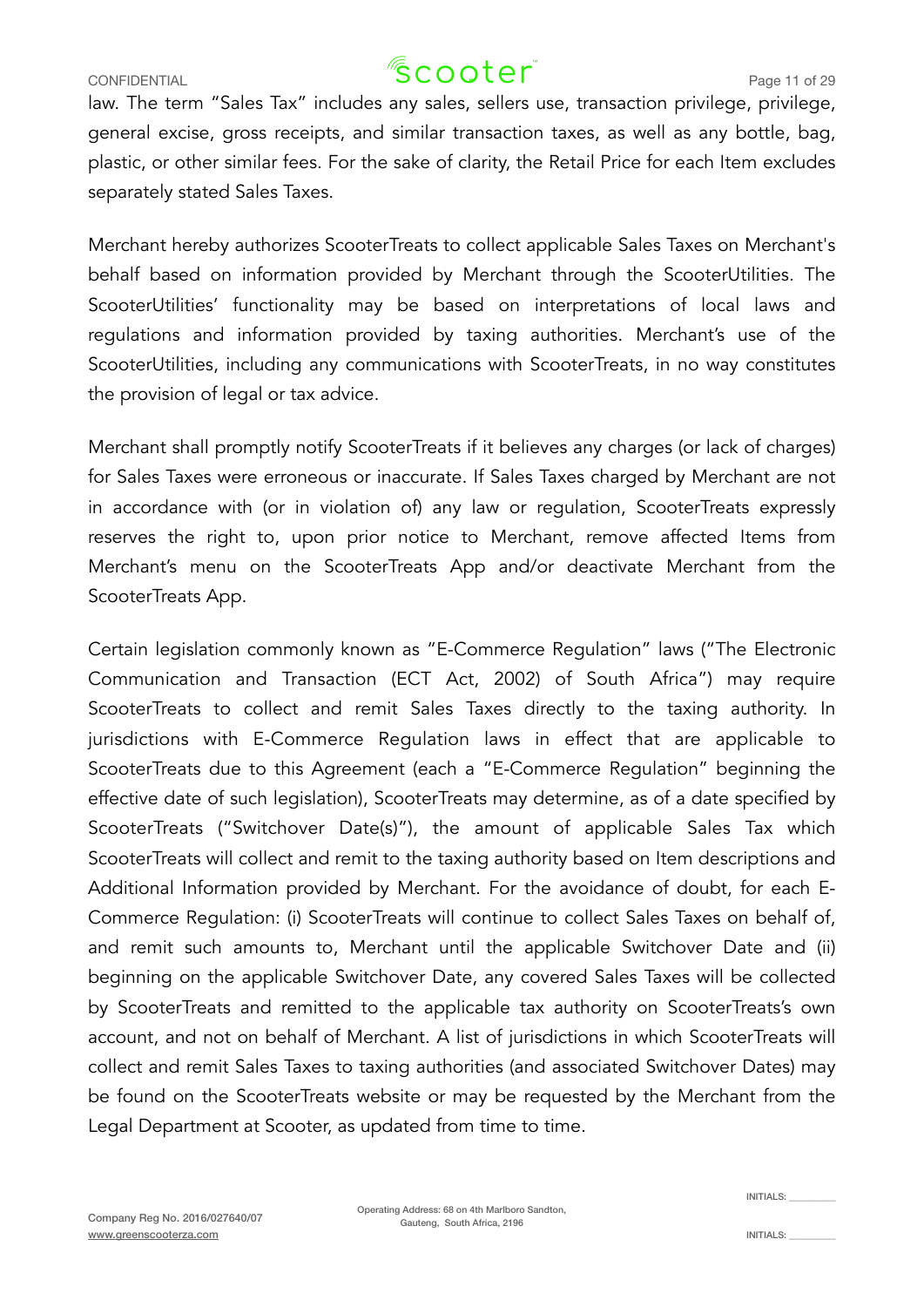#### 5.5.Pricing

Notwithstanding anything to the contrary in this Section 5, Merchant may not make any Item available to Customers through the ScooterTreats App at a price that is higher than the price that Merchant charges in-store for similar Items. Merchant agrees that you will not make an Item available under this Agreement at a price higher than the amount Merchant is charging for similar Items through any comparable platform for food delivery services.

#### 5.6.Appointment of Limited Payment Collection Agent.

Merchant is solely responsible for providing ScooterTreats with, and maintaining, accurate bank account information. Merchant hereby appoints ScooterTreats and its affiliates, as the case may be, as Merchant's limited payment collection agent solely for the purpose of: (i) accepting payment of the Retail Price of Items sold by Merchant via the ScooterTreats App plus any applicable Sales Tax collected on Merchant's behalf, via the payment processing functionality facilitated by the ScooterUtilities, and (ii) remitting the Retail Price plus Sales Tax collected on Merchant's behalf less the retained Fee and, if applicable, any refunds given to Customers on behalf of Merchant ("*Item Revenue*"). Further, Merchant agrees that payment collected on its behalf by ScooterTreats or its affiliates will be considered the same as payment made directly to Merchant. Merchant agrees that if Merchant does not receive payment from ScooterTreats or its affiliates, Merchant's only recourse will be against ScooterTreats and its affiliates. ScooterTreats and its affiliates may, from time to time, request information from Merchant to confirm Merchant's identity as may be necessary under any applicable compliance obligations before remitting any amounts to Merchant and may refuse to process amounts owed to Merchant if there exists a legal or regulatory risk or potential breach of law or regulation associated with such remittance to Merchant. Merchant agrees that ScooterTreats and its affiliates may describe or otherwise reflect the terms of this Section, and any related portions of the applicable Addendum or this MFA, in any terms of use, receipts, disclosures, or notices that may be deemed necessary or prudent. If reasonable, ScooterTreats may adjust the remittance of Item Revenue collected on Merchant's behalf for reasons including failure to fulfill an Item as ordered or making a correction on an Item. Merchant may identify any disagreements in connection with such adjustments through the ScooterUtilities. ScooterTreats and its affiliates reserve the right to collect any amounts in connection with such adjustments via a deduction from the remittance of Item Revenue collected on Merchant's behalf, by debiting the payment method or Merchant's bank account on record, or otherwise seeking reimbursement from Merchant by any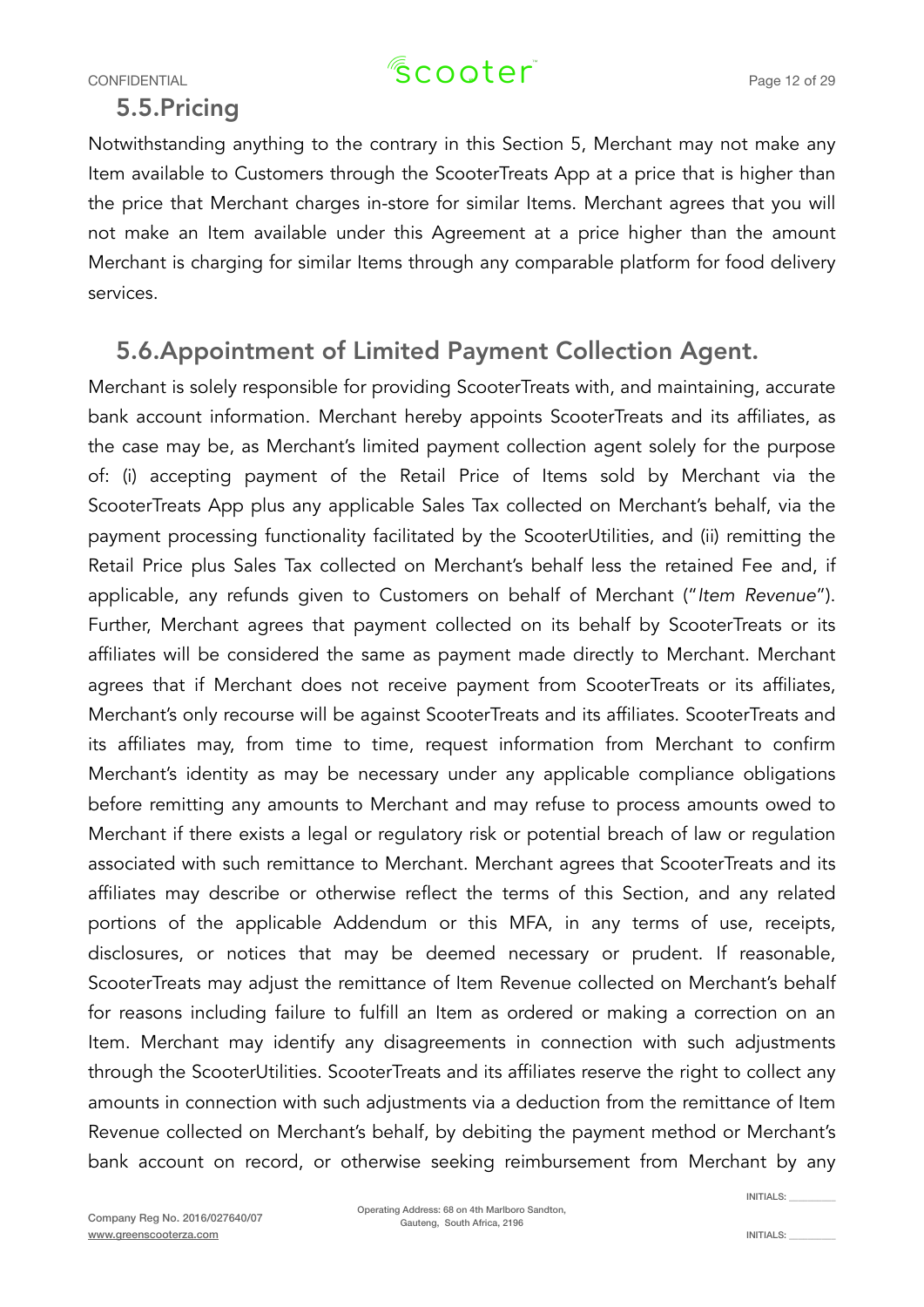lawful collection methods available. Merchant authorizes ScooterTreats and its affiliates to use any or all of the above methods to seek such adjustments and reimbursements. In more serious situations, such as fraud (including any charges for Items that Customers did not place) or Customer complaints, ScooterTreats and its affiliates reserve the right to cancel a payment entirely. By agreeing to these terms, Merchant gives ScooterTreats and its affiliates express consent to adjust payments collected on Merchant's behalf as set forth in this Section.

#### 5.7.Additional Information.

ScooterTreats may, from time to time, require Merchant to provide certain additional information ("Additional Information") pertaining to particular Items or particular sales of Items for the proper determination, calculation, collection, and remittance of Sales Taxes, or to comply with other applicable laws or regulations. Additional Information may include, but is not limited to: Universal Product Codes ("UPCs"), Global Trade Item Numbers ("GTINs"), Stock Keeping Units ("SKUs"), ingredients, temperature, container, weight, volume, quantities, serving/portion size, nutritional facts, inclusion of utensils, method of preparation (e.g., sliced), identity of preparer, whether the item is "ready-toeat", or intended use. Merchant is solely responsible for providing requested Additional Information to ScooterTreats in a timely manner. If Merchant fails to timely provide Additional Information in response to notification and request by ScooterTreats, ScooterTreats expressly reserves the right to temporarily remove affected Items from Merchant's menu on the ScooterTreats App until such Additional Information is received.

### 6. REPORTING.

ScooterTreats may provide Merchant aggregate information regarding the number of Items picked up by Delivery People and sold by Merchant to Customers pursuant to an Agreement. ScooterTreats will also provide reasonable information regarding any refunds given to Customers, including the date of the transaction, the Item ordered, the reason for the refund and any other information ScooterTreats is permitted to provide under applicable privacy laws and terms with Customers. To the extent applicable, Merchant agrees that ScooterTreats may share Merchant's transactional data regarding ordered meals, including sales data, with Merchant's parent company or Franchisor.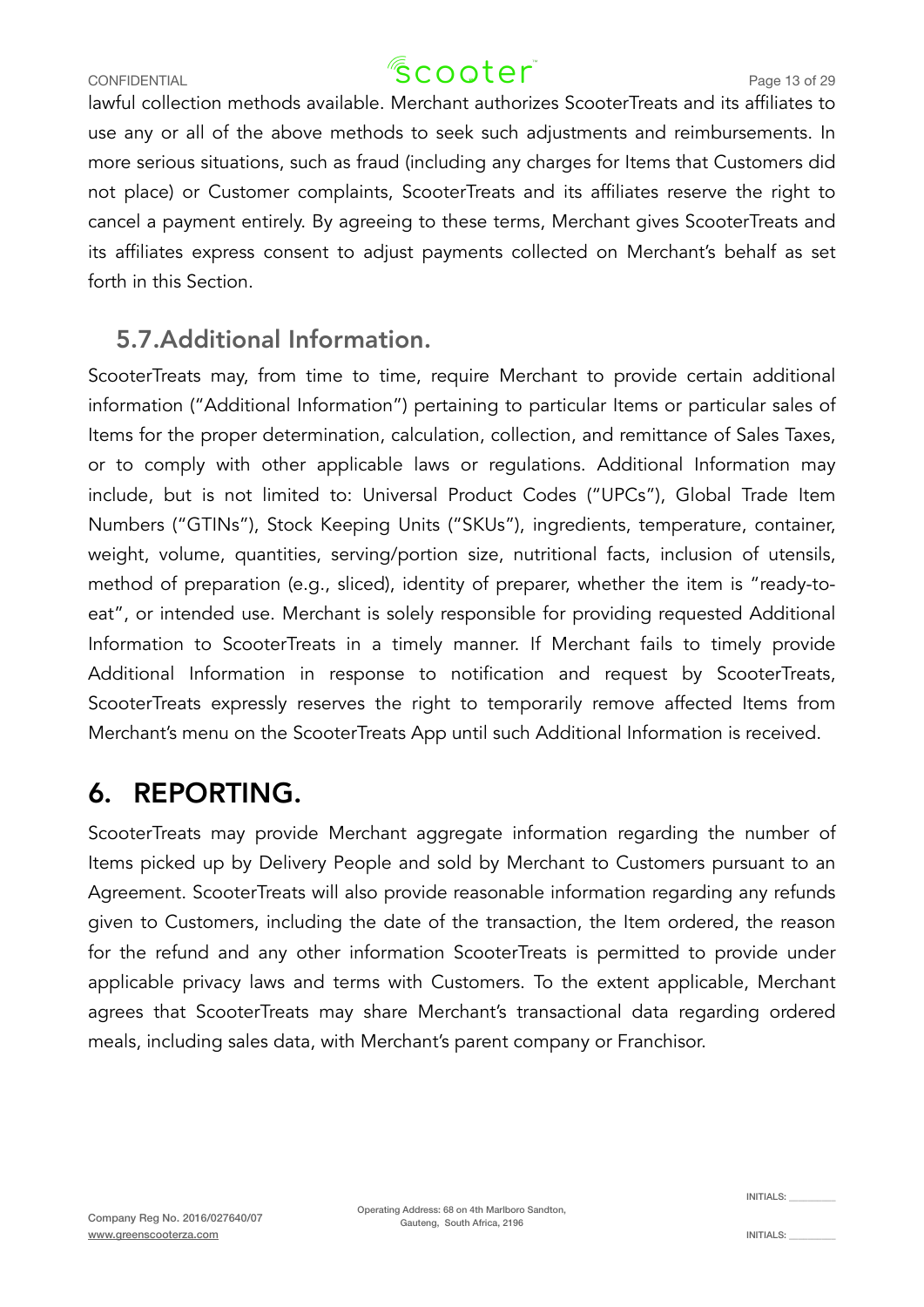## 7. INTELLECTUAL PROPERTY; MARKETING AND PROMOTIONAL ACTIVITIES.

#### 7.1.Marks.

Subject to this Agreement, each party hereby grants to the other party (and, in the case of ScooterTreats, to its affiliates) a limited, non-exclusive and non-transferable license during the Term to use such party's respective Marks in the territory, on a royalty-free basis, in connection with the activities related to this Agreement or any other activities relating to the ScooterTreats Services. For purposes of this Agreement, the term "*Marks*" will mean the trademarks, service marks, trade names, copyrights, logos, slogans, content, media, materials, identifying symbols and indicia of the applicable party. All uses of a party's Marks by the other party will be in the form and format specified or approved by the owner of such marks. Other than as specifically set forth in this Agreement, neither party will use the other party's Marks without the prior, express, written consent of the other party (by email is sufficient). For the avoidance of doubt, however, any use or display of Merchant's Marks by ScooterTreats or its affiliates in connection with making Items available through the ScooterTreats App in the ordinary course of business will not require any such prior, express, written consent. Merchant further agrees that any use or display of ScooterTreats's Marks will conform to the current version of ScooterEat's Brand Guidelines, which can be found at: [https://brand.scootertreats.com/guide#logo-overview.](https://about.scootertreats.com/logo/) All goodwill related to the use of a party's Marks by the other party will inure to the benefit of the owner of such Marks. Except as expressly set forth herein, neither party will be deemed to grant the other party any license or rights under any intellectual property or other proprietary rights. All rights not granted are expressly reserved. Without limiting anything in the Agreement, Merchant represents and warrants that Merchant's Marks do not infringe, misappropriate, or otherwise violate any third party's intellectual property or other proprietary rights. Merchant agrees that ScooterTreats or its affiliates may remove Merchant's Marks from the ScooterTreats App if ScooterTreats or its affiliates receive notice or otherwise reasonably believe that such Merchant's Marks may infringe, misappropriate, or otherwise violate any intellectual property or other proprietary rights.

#### 7.2.No Development.

EACH PARTY ACKNOWLEDGES AND AGREES THAT THERE SHALL BE NO DEVELOPMENT OF TECHNOLOGY, CONTENT, MEDIA OR OTHER INTELLECTUAL PROPERTY BY EITHER PARTY FOR THE OTHER PARTY PURSUANT TO THIS AGREEMENT.

INITIALS: \_\_\_\_\_\_\_\_\_\_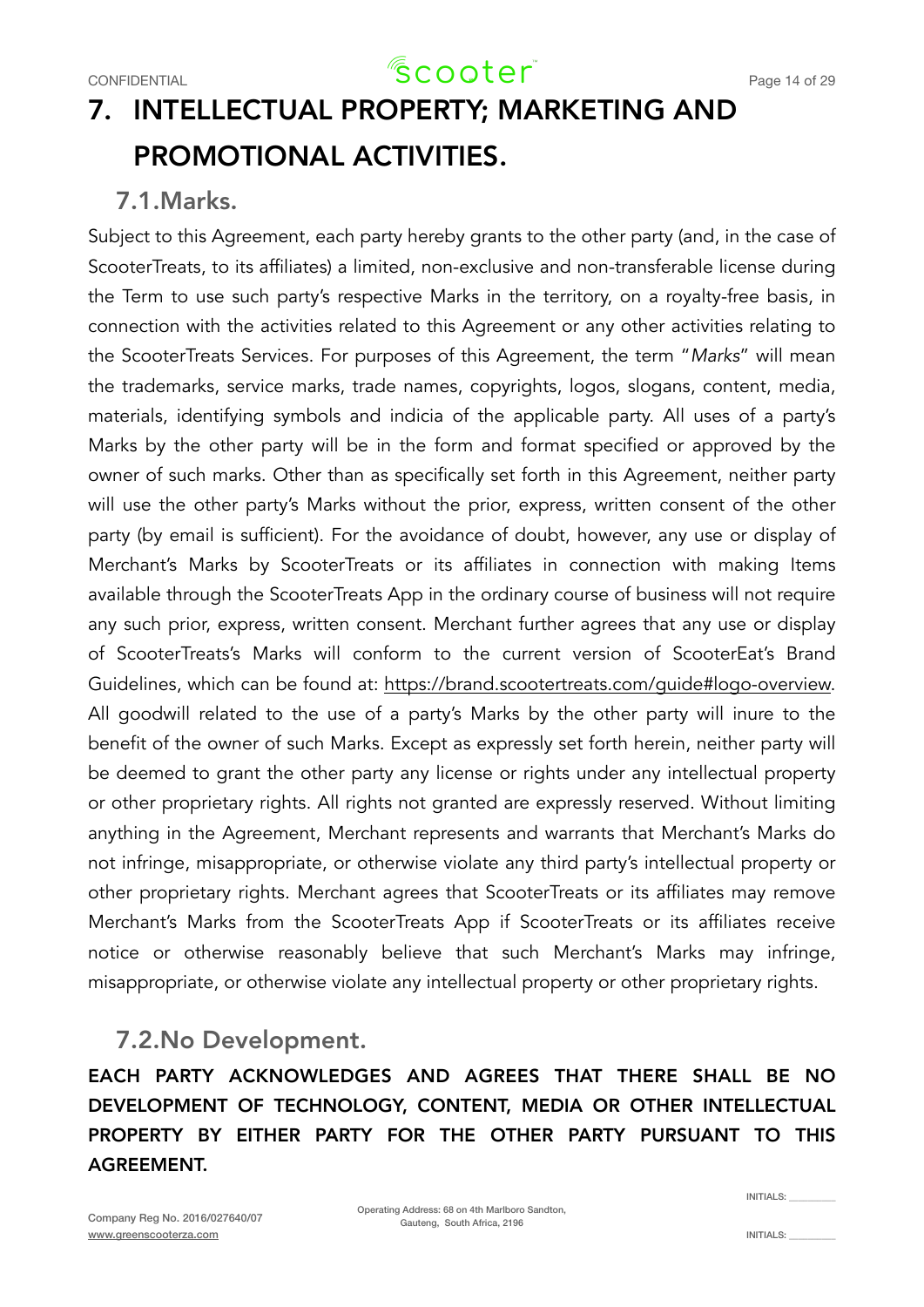### CONFIDENTIAL CONFIDENTIAL  $\sqrt{2}$  COO $\text{ter}^2$  Page 15 of 29

Any development activities relating to any technology, content, media or other intellectual property must be the subject of a separate written agreement between Scooter and Company prior to the commencement of any such activities.

#### 7.3.Marketing.

ScooterTreats and its affiliates may showcase the availability of Merchant's Items via the ScooterTreats App through various promotional activities (e.g., through social media channels, websites, advertisements, or blogs) [with the introduction of a subscription model for merchants to get the best benefit for being a Merchant on the ScooterTreats App]. ScooterTreats (or a party designated by ScooterTreats acting on ScooterTreats's behalf) may take video and still images for marketing and other efforts related to the ScooterTreats App ("*ScooterTreats Photographs*") [this will be introduced as a value add for Merchants who would like to have content live beyond ScooterTreats' platforms by using it for themselves]. Merchant agrees that ScooterTreats Photographs (including all intellectual property rights therein) are and will remain the sole and exclusive property of ScooterTreats or its affiliates. Additionally, Merchant may provide videos, still image or other materials to ScooterTreats or its affiliates ("*Merchant Marketing Materials*") for use in connection with the display of Merchant's Items on the ScooterTreats App or the marketing and promotion of ScooterTreats and the availability of your Items via the ScooterTreats App. Merchant hereby grants ScooterTreats and its affiliates an exclusive, perpetual, fully paid-up and royalty free license to use and display such Merchant Marketing Materials in connection with Merchant's Items and other promotional activities relating to the ScooterTreats Services. Without limiting anything in the Agreement, Merchant represents and warrants that the Merchant Marketing Materials do not infringe, misappropriate, or otherwise violate any third party's intellectual property or other proprietary rights. To the extent that the Merchant Marketing Materials contain any third party materials, Merchant is solely responsible for and will secure any and all rights, licenses, consents and permissions necessary for ScooterTreats to be able to use the Merchant Marketing Materials in accordance with this Section. Merchant agrees that ScooterTreats or its affiliates may remove Merchant Marketing Materials from the ScooterTreats App if ScooterTreats or its affiliates receive notice or otherwise reasonably believe that such Merchant Marketing Materials may infringe, misappropriate, or otherwise violate any intellectual property or other proprietary rights.

Operating Address: 68 on 4th Marlboro Sandton, Gauteng, South Africa, 2196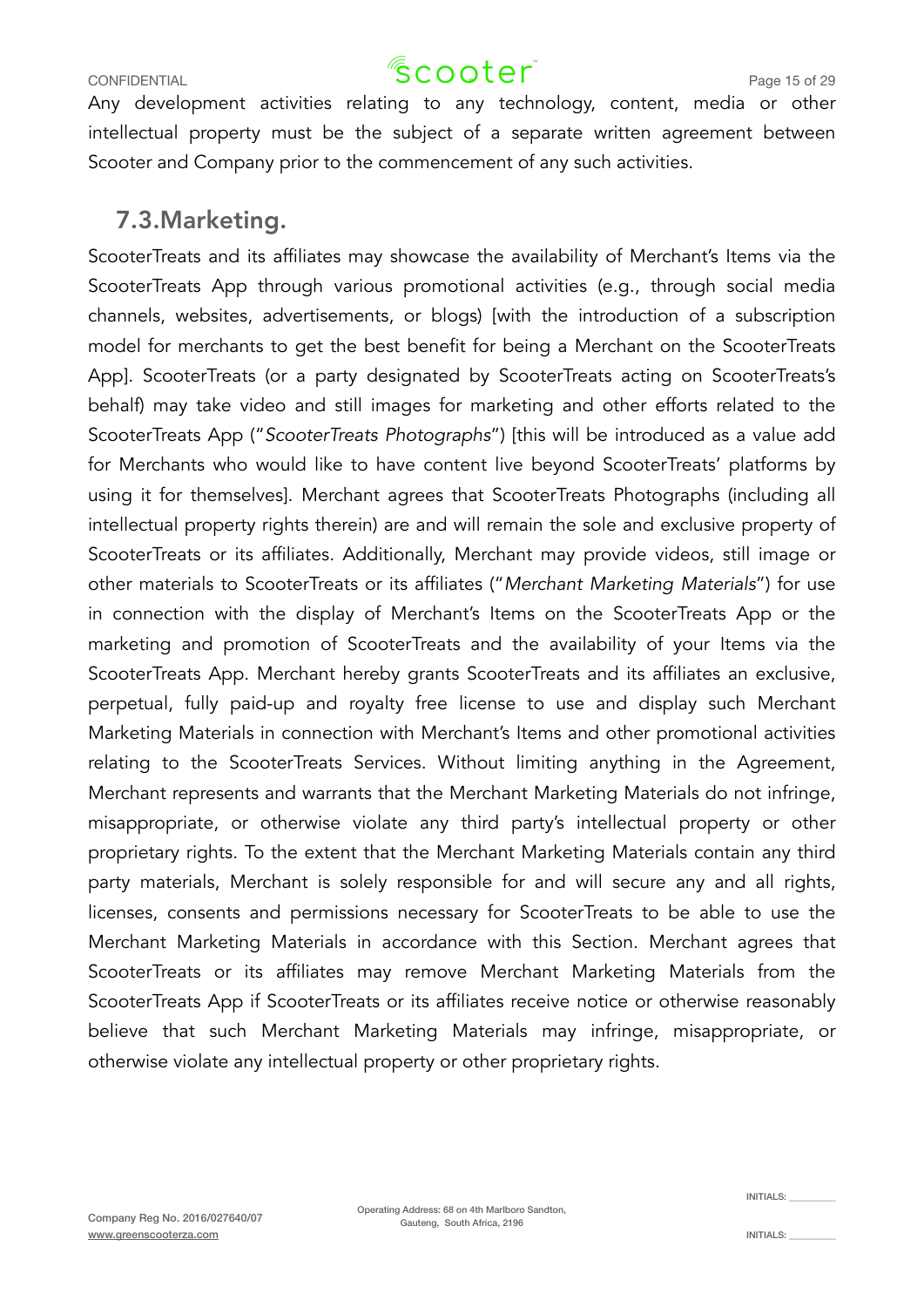## CONFIDENTIAL CONFIDENTIAL  $\sqrt{2}$  COO $\text{ter}^2$  Page 16 of 29

#### 7.4.Promotions.

"*Promotion(s)*" means short-term offers that are available through the ScooterTreats App to stimulate Customer demand. When a Promotion is successfully applied to an order, Merchant authorizes ScooterTreats to charge Customers for the post-Promotional value of an Item (not including taxes and applicable fees). Subject to ScooterTreats App functionality, ScooterTreats may, at its sole discretion, provide enhanced promotional placement or other visual treatment for a Promotion.

- 7.4.1.*Merchant Promotion(s)*. Subject to any other guidelines or eligibility criteria for Promotions that ScooterTreats may make available from time to time, ScooterTreats hereby authorizes Merchant to create Promotions that are designed and fulfilled by Merchant ("*Merchant Promotion(s)*"). Unless otherwise specified by ScooterTreats, Merchant will be solely responsible for defining each Merchant Promotion (within the scope of functionality provided by ScooterTreats) either through the use of the Promotion Tool (as defined below) or through the Promotion Schedule (as defined below).
	- 7.4.1.1.ScooterTreats authorizes Merchant to use ScooterTreats's proprietary, automated, self-service tool located within the ScooterUtilities to create Promotions ("*Promotion Tool*"), subject to such Promotion Tool's functionality and technical capability. If provided access to the Promotion Tool, Merchant agrees to only use and access such Promotion Tool within its functionality and technical capability and shall not circumvent or otherwise exploit the tool in such a way that is not intended.
	- 7.4.1.2.Merchant may create a Merchant Promotion by completing and providing ScooterTreats with a verbal or written promotion schedule ("*Promotion Schedule*"). If a verbal Promotion Schedule is provided to ScooterTreats by Merchant, Merchant will have a specified time period to confirm such Promotion Schedule prior to the Promotion being offered and such confirmation will constitute an agreement with ScooterTreats under the terms of this Agreement. To request a form Promotion Schedule, Merchant should contact its customer support representative.
- 7.4.2.*Co-Funded Promotion(s)*. From time to time, ScooterTreats may agree to fund a portion of Merchant's Promotion (each, a "*Co-Funded Promotion*"). For each such Co-Funded Promotion, the parties shall agree to an applicable written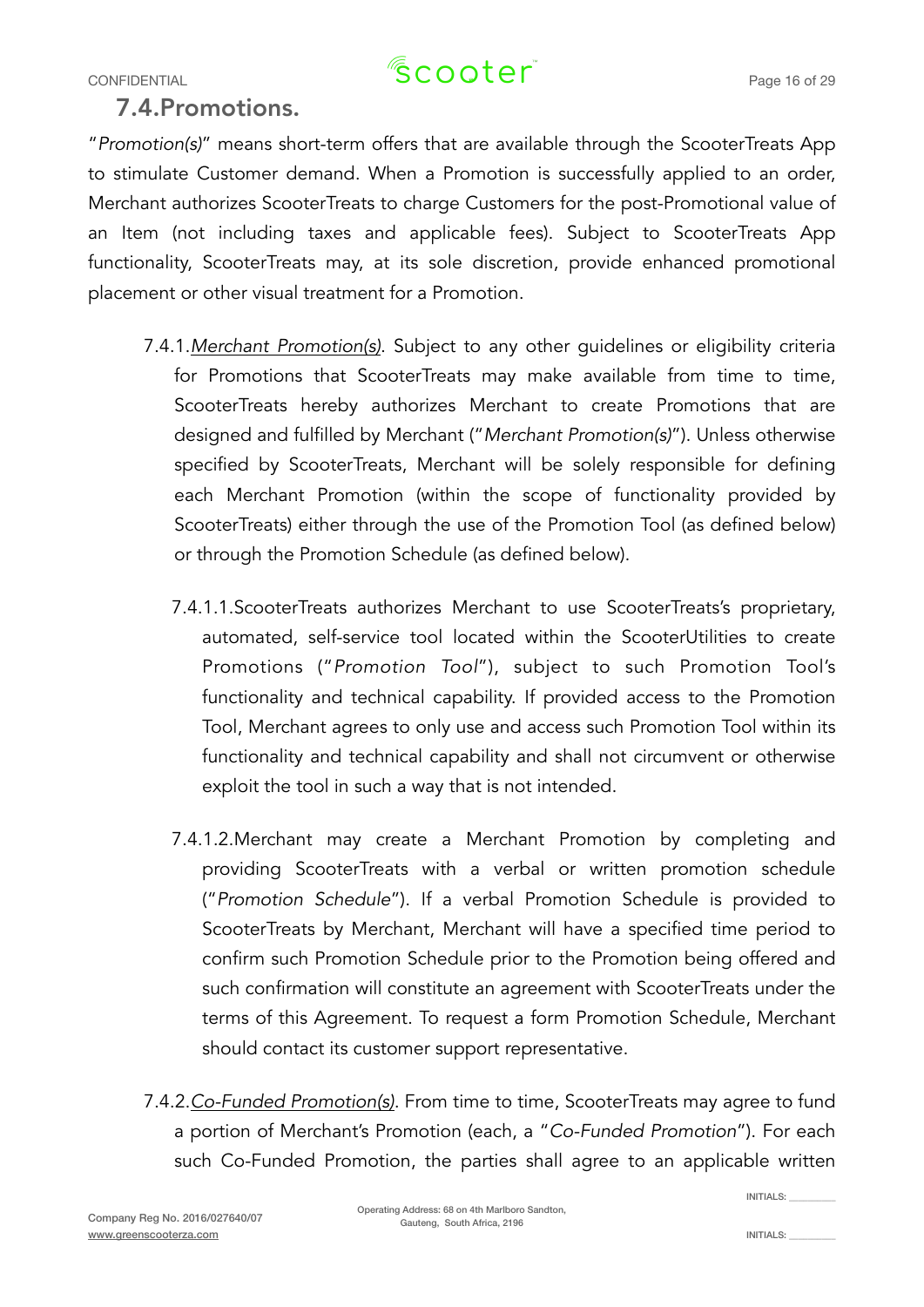### CONFIDENTIAL CONFIDENTIAL  $\sqrt{2}$  COO $\text{ter}^2$  Page 17 of 29

Promotion Schedule setting forth: (1) a description of the Co-Funded Promotion; (2) the obligations of each party in relation to such Co-Funded Promotion, including funding obligations; and (3) any other details regarding the Co-Funded Promotion. For the sake of clarity, if Merchant is the owner of Location(s), such Co-Funded Promotion shall appear to the Customer as a Merchant Promotion, and ScooterTreats shall issue an adjustment to Merchant's payout (which shall also be reflected in any payout details report) to account for the amount of the Promotion that ScooterTreats has agreed to fund, such that the Merchant shall receive the same amount in their Item Revenue for such order as if a ScooterTreats-funded portion of the Promotion was not applied to such order.

- 7.4.2.1.*Parties' Obligations*. The parties' obligations for each Promotion will include the following, but may be expanded upon in an applicable Promotion Schedule.
- 7.4.2.2.Merchant's Obligations. Merchant will: (A) honor and fulfill the terms of Promotions offered by Merchant (solely or jointly with ScooterTreats) to Customers who have successfully completed their order through the ScooterTreats App; (B) be responsible for the fees associated with the Promotion up to the amount Merchant has agreed to fund for such Promotion; and (C) upon reasonable request, supply ScooterTreats with marketing materials, including but not limited to, photographs, graphics, audio, video, and copy, which ScooterTreats may opt to use in its sole discretion, without payment of any license or other fees and which do not violate the rights of any third party. Notwithstanding anything to the contrary in this Agreement, Merchant acknowledges and agrees that Merchant will not be able to terminate the Agreement while a Promotion is live.
- 7.4.2.3.ScooterTreats's Obligations. ScooterTreats will (A) honor and fulfill the terms of Promotions offered by ScooterTreats (solely or jointly with Merchant) to Customers who have successfully completed their order through the ScooterTreats App; (B) be responsible for the fees associated with the Promotion up to the amount ScooterTreats has agreed to fund such Promotion; (C) upon reasonable request, supply Merchant with marketing materials, including but not limited to, photographs, graphics, audio, video,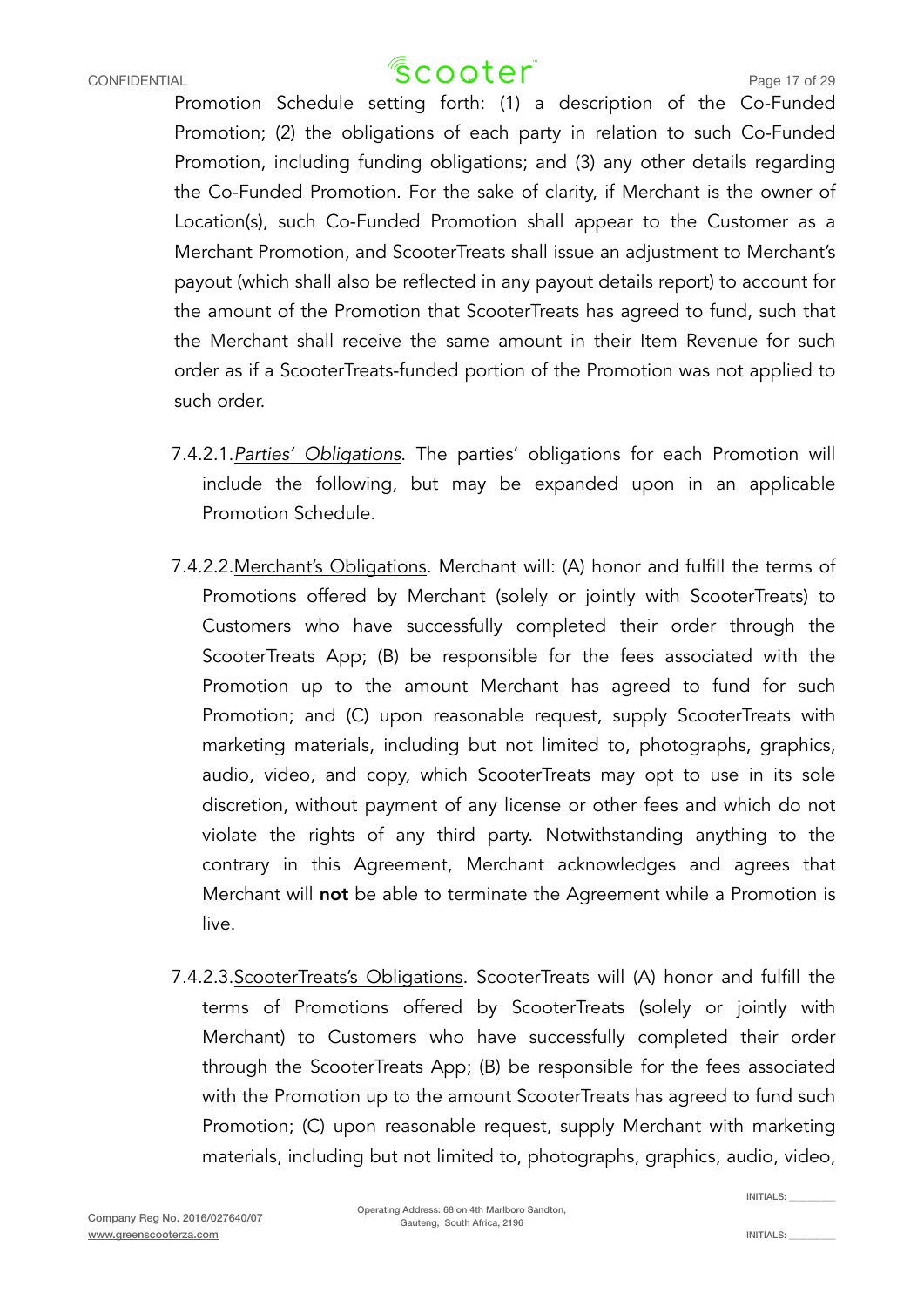### CONFIDENTIAL CONFIDENTIAL  $\sqrt{2}$  COO $\text{ter}^2$  Page 18 of 29

and copy, which Merchant shall use to market such Promotion, provided that a Promotion Schedule authorizes Merchant to market such Promotion out of the ScooterTreats App; and (D) use good faith efforts to provide Merchant with reasonable information regarding Promotions, which may include, without limitation, the amount Merchant spent on Promotions and the number of Items sold in connection with Promotions.

- 7.4.3.Fee on Promotion Orders. Notwithstanding anything to the contrary in this Agreement, if a Customer successfully applies a Merchant Promotion or Co-Funded Promotion to an order through the ScooterTreats App, Fee shall be calculated based on the total Retail Value of the order minus the Merchantfunded portion of such Promotion applied to that order. For the sake of illustrative purposes, if Merchant and ScooterTreats each fund R10 of a R20 off Promotion (so the Co-Funded Promotion is funded 50% by each party) on a R100 pre-Promotion order total, the Fee shall be calculated on the post-Promotion amount of R80.
- 7.4.4.Out of ScooterTreats App Marketing. Unless otherwise specified in an applicable Promotion Schedule, Merchant may not market or otherwise advertise a Promotion outside the ScooterTreats App. If a Promotion Schedule authorizes Merchant to market a Promotion out of the ScooterTreats App, all such marketing materials will be subject to ScooterTreats's prior review and written approval, which shall not be unreasonably withheld.

#### 7.5.Publicity.

Except as may be expressly set forth in this Agreement or otherwise agreed by the parties in writing, neither party may issue a press release or otherwise refer to the other party in any manner with respect to this Agreement or otherwise, without the prior written consent of such other party.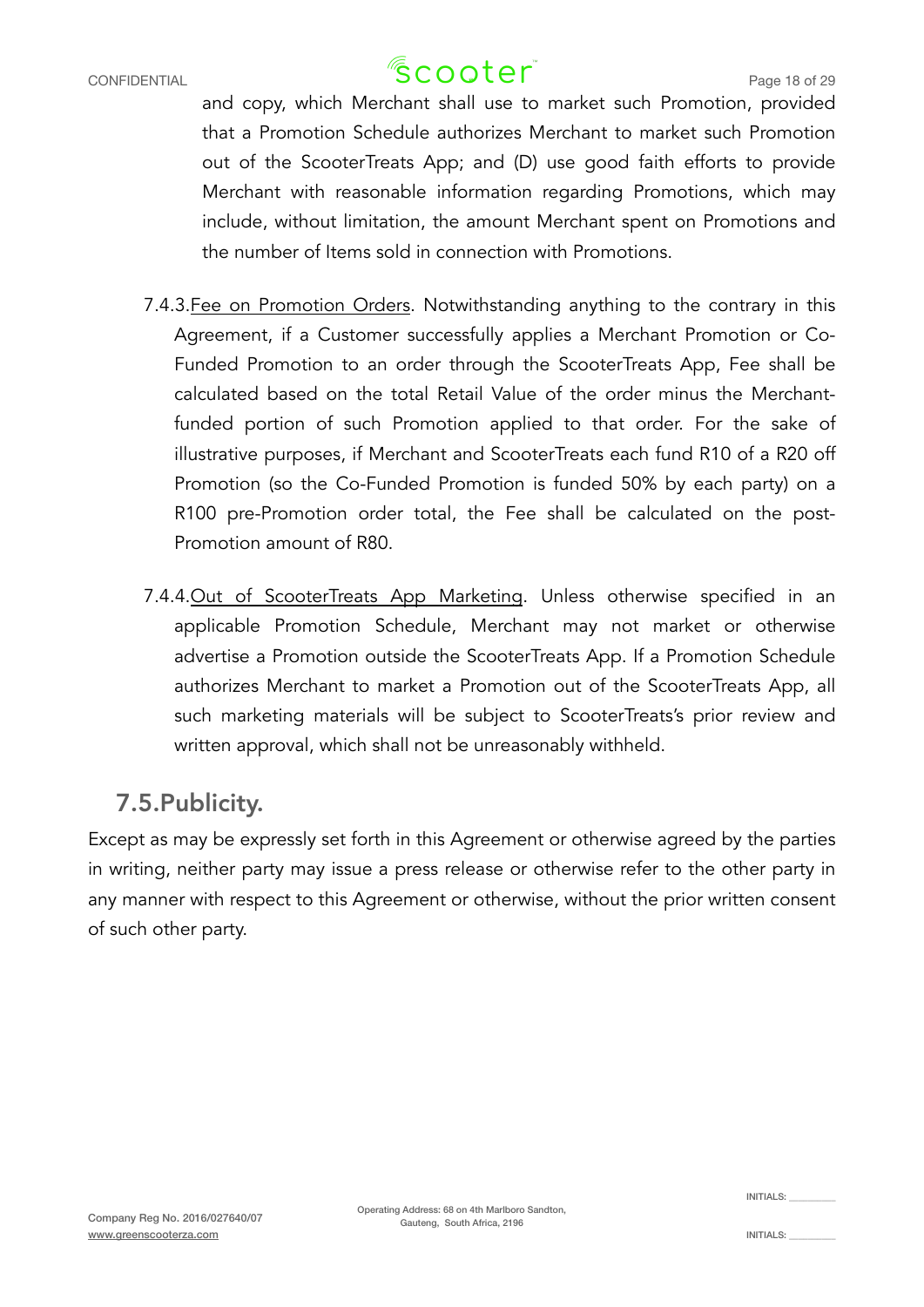### 8. PROPRIETARY INFORMATION; PERSONAL DATA; FEEDBACK.

#### 8.1.Definition.

"*Proprietary Information*" means any confidential, proprietary or other non-public information disclosed by or on behalf of one party ("*Discloser*") to the other ("*Recipient*"), whether disclosed verbally, in writing, or by inspection of tangible objects, and includes transactional, operational, performance and other data or information that is related to the sale of Merchant's Items to Customers through the ScooterTreats App and the terms and conditions of this Agreement. Proprietary Information will not include information that: (i) was previously known to the Recipient without an obligation of confidentiality; (ii) was acquired by the Recipient without any obligation of confidentiality from a third party with the right to make such disclosure; or (iii) is or becomes publicly available through no fault of the Recipient. Each Recipient agrees that it will not disclose to any third parties other than Representatives, or use in any way other than as necessary to perform this Agreement, the Discloser's Proprietary Information. Each Recipient will ensure that Proprietary Information will only be made available to Recipient's affiliates and Recipient's and Recipient's affiliates officers, directors, employees and agents who have a need to know such Proprietary Information and who, prior to any disclosure of such Proprietary Information, are bound by written obligations of confidentiality with respect to such Proprietary Information that are no less stringent than those set forth in this Agreement (each, a "*Representative*"). Recipient will cause its Representatives to comply with the terms of this Agreement and will be solely responsible for any breach of this Agreement by any of its Representatives. Each Recipient will not, and will not authorize others to, remove or deface any notice of copyright, trademark, logo, legend, or other notices of ownership from any originals or copies of the Discloser's Proprietary Information. The foregoing prohibition on use and disclosure of Proprietary Information will not apply to the extent: (i) the Discloser has authorized such use or disclosure (and Merchant hereby authorizes ScooterTreats and its Affiliates to disclose the terms of this Agreement to Merchant's franchisees and/or franchisor as applicable in connection with executing contracts that reference this Agreement) and (ii) a Recipient is required to disclose certain Proprietary Information of the Discloser as a matter of law or by order of a court, provided that the Recipient gives the Discloser prior written notice of such obligation to disclose and reasonably assist in obtaining a protective order prior to making such disclosure. Upon expiration or termination of this Agreement and as requested by Discloser, each Recipient will deliver to the Discloser (or destroy at the Discloser's election) any and all

 $INTIAI$   $S$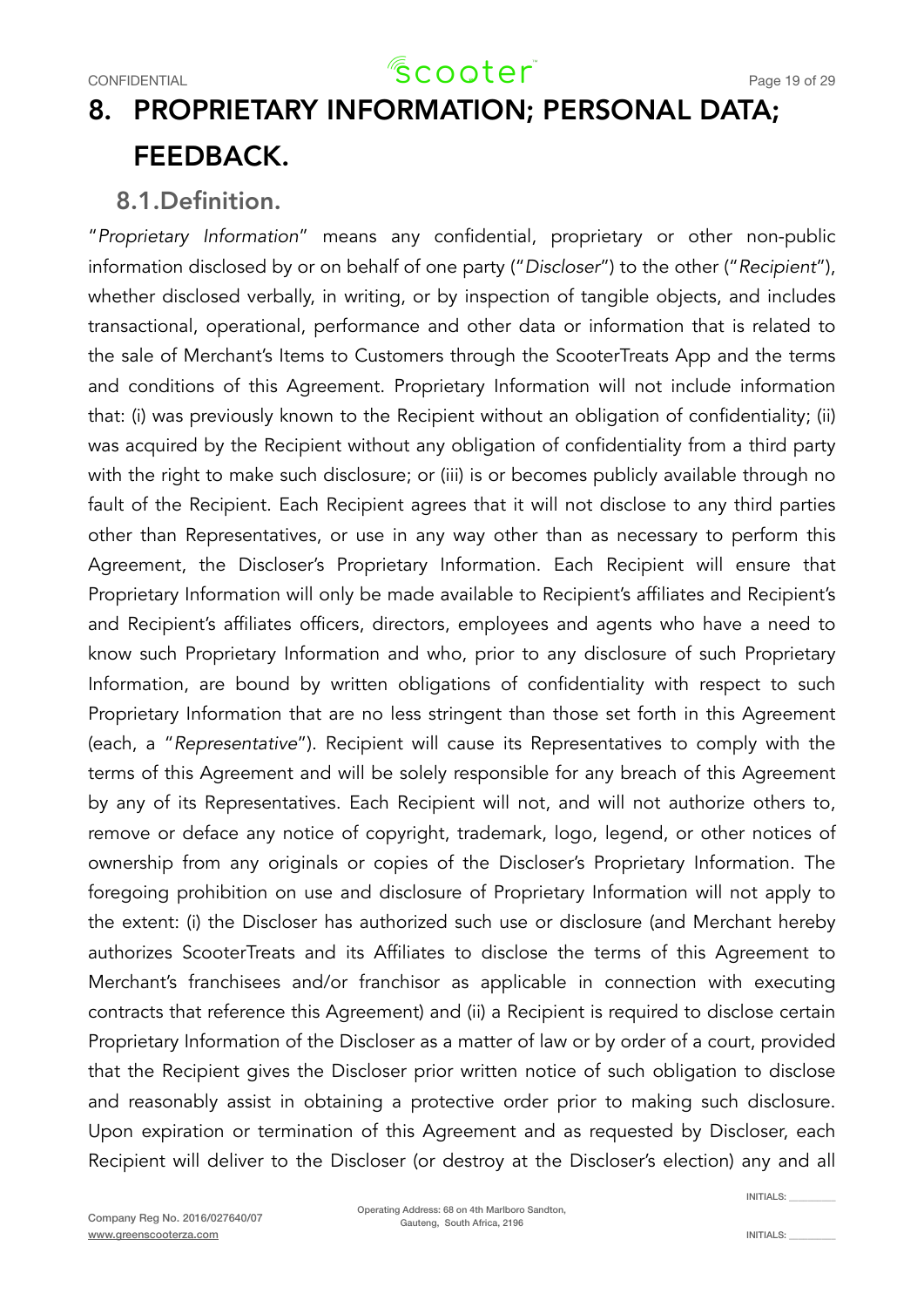### CONFIDENTIAL CONFIDENTIAL  $\sqrt{2}$  COOTer<sup>"</sup> Page 20 of 29

materials or documents containing the Discloser's Proprietary Information, together with all copies thereof in whatever form.

#### 8.2.Privacy.

Merchant agrees to use, disclose, store, retain or otherwise process Personal Data solely for the purpose of providing Items under this Agreement. Merchant will maintain the accuracy and integrity of any Personal Data provided by ScooterTreats and in Merchant's possession, custody or control. Merchant agrees to retain Personal Data provided to Merchant by ScooterTreats solely by using the software and tools provided by ScooterTreats. "*Personal Data*" means any information obtained in connection with this Agreement (i) relating to an identified or identifiable natural person; (ii) that can reasonably be used to identify or authenticate an individual, including name, contact information, precise location information, persistent identifiers, and (iii) any information that may otherwise be considered "*personal data*" or "*personal information*" under the applicable law.

#### 8.3.Passwords.

Merchant is responsible for maintaining the integrity of information related to Merchant's access and use of the ScooterUtilities and related ScooterTreats Services, including any password, login or key information. Merchant represents and warrants that Merchant will not share such information with any third party.

### 8.4.Data Re-Identification Restriction.

Without limiting any other provision of this Agreement, including any provision in this Section 8, Merchant will not merge any of the data collected or otherwise obtained in connection with this Agreement, including any Personal Data, with other data collected from any source or otherwise use any of the data collected or otherwise obtained in connection with this Agreement, including any Personal Data, for the purpose of reidentification, targeted marketing, or any other similar purpose.

### 8.5.Feedback.

Merchant may, but is not obligated to, provide or otherwise make available to ScooterTreats or its affiliates certain feedback, suggestions, comments, ideas, or other concepts relating to ScooterTreats's and its affiliate's products and services ("*Feedback*"). However, to the extent that Merchant provides or otherwise makes available Feedback to ScooterTreats or its affiliates, Merchant hereby grants to ScooterTreats and its affiliates a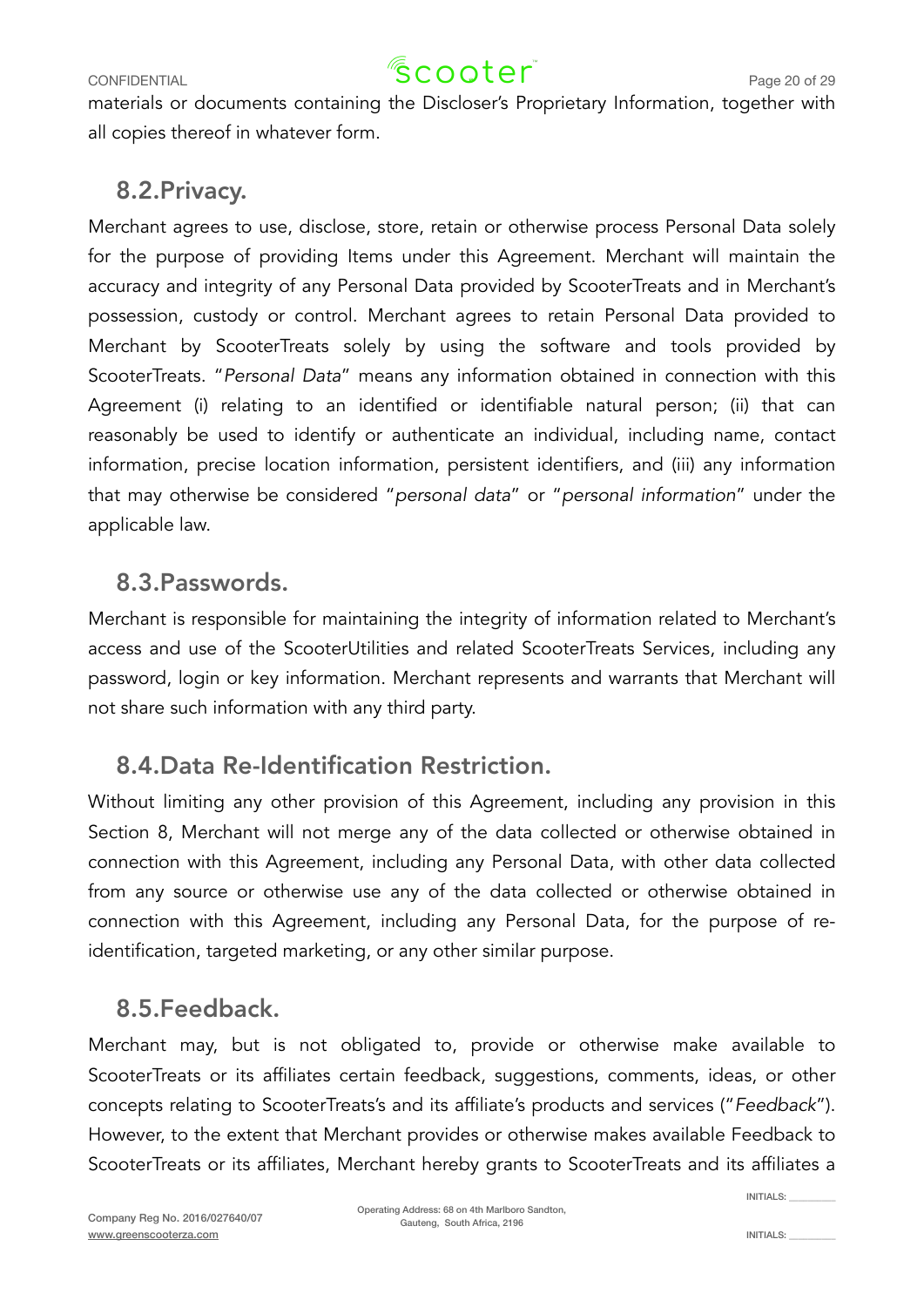### CONFIDENTIAL CONFIDENTIAL  $\sqrt{2}$  COO $\text{ter}^2$  Page 21 of 29

perpetual, irrevocable, worldwide, royalty free, fully sub-licensable right to use and otherwise exploit such Feedback.

### 9. RATINGS.

Merchant acknowledges and agrees that, after receiving Item(s), a Customer may be prompted by the ScooterTreats App to provide a rating of such Item(s) and, at such Customer's option, to provide comments or feedback related to the Customer's experience with Merchant and the relevant Item(s) on the ScooterTreats App ("*Customer Feedback*"). ScooterTreats and its affiliates reserve the right to use, share, and display Customer Feedback in any manner in connection with the business of ScooterTreats and its affiliates without attribution to or approval of Merchant. Merchant acknowledges that ScooterTreats and its affiliates are distributors (without any obligation to verify) and not publishers of Customer Feedback, provided that ScooterTreats and its affiliates reserve the right to edit or remove comments in the event that such comments include obscenities or other objectionable content, include an individual's name or other Personal Data, violate any privacy or other applicable laws, or ScooterTreats's or its affiliates' content policies.

## 10.REPRESENTATIONS AND WARRANTIES; DISCLAIMER.

#### 10.1.Representations and Warranties.

Each party hereby represents and warrants that: (i) it has full power and authority to enter into this Agreement and perform its obligations hereunder; (ii) it is duly organized, validly existing and in good standing under the laws of the jurisdiction of its origin; (iii) it has not entered into, and during the Term will not enter into, any agreement that would prevent it from complying with or performing under this Agreement; (iv) it will comply with all applicable laws and regulations in the performance of this Agreement and any activities hereunder (including all applicable consumer protection, data protection and privacy laws and, in the case of Merchant, all applicable Food Safety Standards); and (v) the Marks used or provided by one party to the other pursuant to this Agreement shall not infringe or otherwise violate the intellectual property rights, rights of publicity, or other proprietary rights of any third party. In addition, Merchant further represents and warrants that to the extent Merchant has franchisees who participate in any activities under this Agreement, Merchant will ensure that such franchisees will comply with, and be subject to, the applicable provisions of this Agreement when participating in such activities.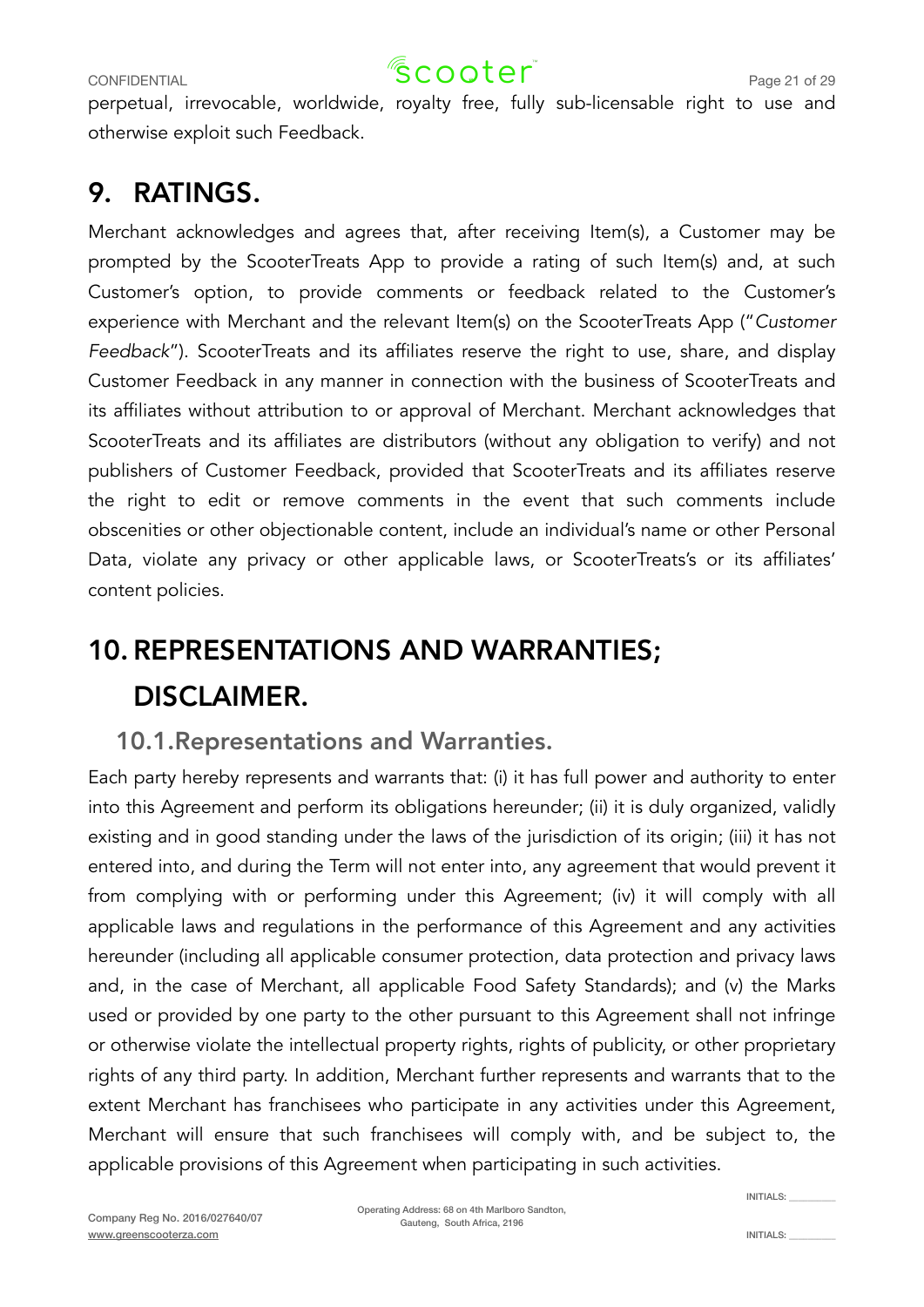#### 10.2.DISCLAIMER.

EXCEPT AS SET FORTH HEREIN, EACH PARTY MAKES NO REPRESENTATIONS, AND HEREBY EXPRESSLY DISCLAIMS ALL WARRANTIES, EXPRESS OR IMPLIED, REGARDING ITS SERVICES OR PRODUCTS OR ANY PORTION THEREOF, INCLUDING ANY IMPLIED WARRANTY OF MERCHANTABILITY OR FITNESS FOR A PARTICULAR PURPOSE AND IMPLIED WARRANTIES ARISING FROM COURSE OF DEALING OR COURSE OF PERFORMANCE.

### 11. INDEMNITY.

#### 11.1.Indemnified Claims.

Each Party ("*Indemnifying Party*") will indemnify, defend and hold harmless the other, its affiliates and respective directors, officers, employees and agents (the "*Indemnified Party*") from and against any and all claims, damages, liabilities, causes of action, and losses (including reasonable attorney's fees) (collectively, "*Losses*") with respect to any third party claim arising out of or related to: (i) the negligence or willful misconduct of the Indemnifying Party or its employees or agents in their performance of this Agreement; (ii) any claims that, if true, would be a breach of any of the Indemnifying Party's representations, warranties or covenants in this Agreement; or (iii) any claims that the Marks provided by the Indemnifying Party infringe a third party's intellectual property rights, to the extent the Indemnified Party used such Marks in accordance with the manner approved by the Indemnifying Party. In addition, you will indemnify, defend and hold harmless the ScooterTreats Indemnified Parties from and against any and all Losses with respect to any third party claim arising out of or related to: (A) Merchant's violation or alleged violation of any applicable retail food or other health and safety code, rule or regulation; (B) Sales Tax applicable to sales of Restaurant Items in non-E-Commerce Regulation; (C) Merchant's failure to provide accurate and complete descriptions or Additional Information for Restaurant Items in E-Commerce Regulation in South Africa; (D) Sales Tax applicable to all sales of non-Restaurant Items (regardless of whether such Items are sold through a separate Additional Items Storefront); or (E) any claim related to Merchant's failure to perform obligations contained in Section 2 of the Terms of Use for Alcohol Sales, if applicable, except in the case of each of (A)-(E) above, to the extent such harm was directly caused by the gross negligence or wilful misconduct of ScooterTreats or its employees, agents or Delivery People.

INITIALS: \_\_\_\_\_\_\_\_\_\_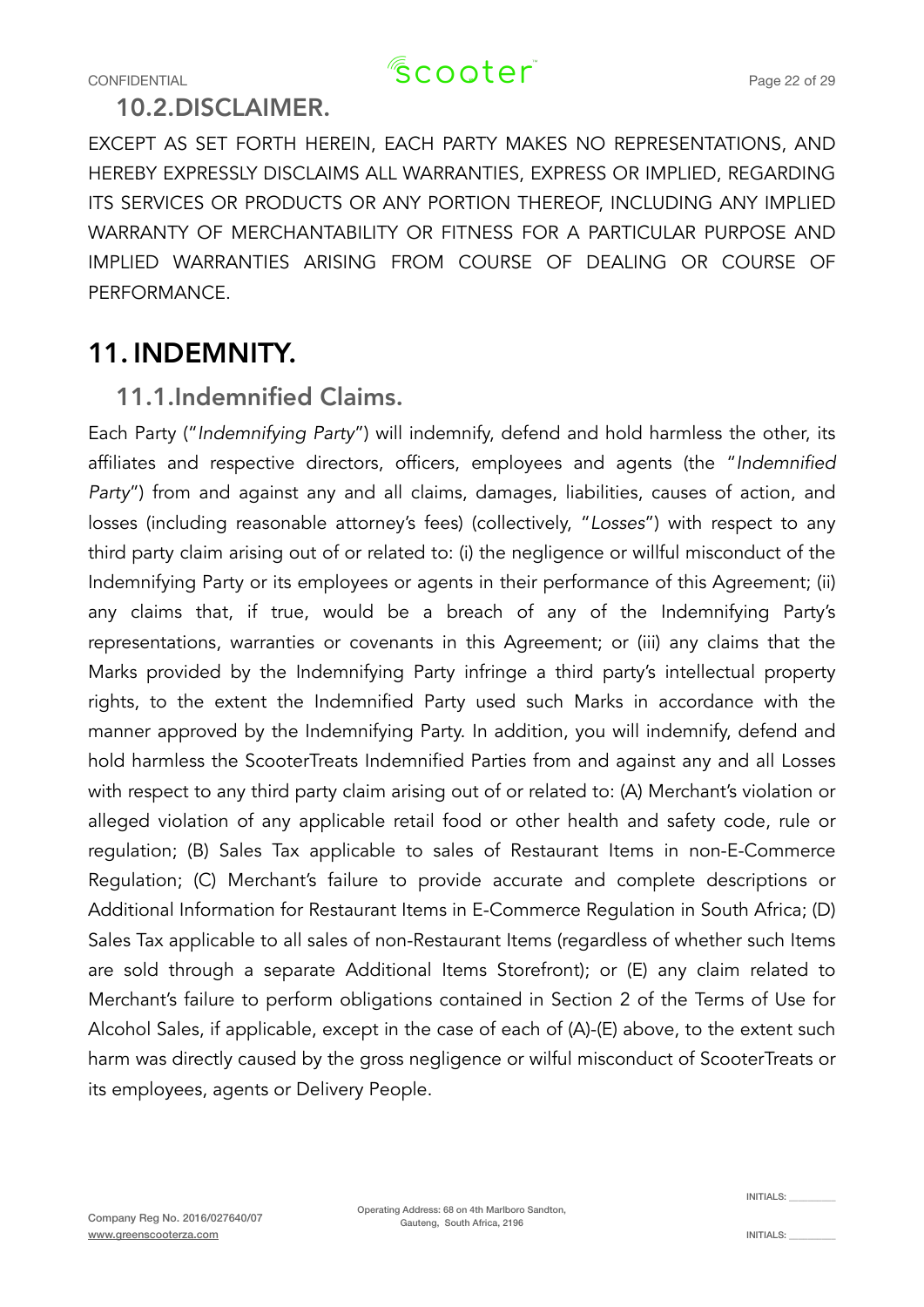11.2.Procedure.

We will provide you prompt written notice of any potential claim subject to indemnification hereunder. You will assume the defense of the claim through counsel you designate, however, such counsel must be reasonably acceptable to the Indemnified Party. You will not settle or compromise any claim, or consent to the entry of any judgment, without written consent of the Indemnified Party, which will not be unreasonably withheld. The Indemnified Party will reasonably cooperate with the Indemnifying Party in the defense of a claim, at Indemnifying Party's expense.

### 12. LIMITS OF LIABILITY.

EXCEPT FOR LIABILITY ARISING FROM A PARTY'S GROSS NEGLIGENCE, WILFUL MISCONDUCT, INDEMNIFICATION OBLIGATIONS OR A BREACH OF CONFIDENTIALITY OBLIGATIONS: (A) IN NO EVENT WILL EITHER PARTY BE LIABLE FOR ANY CLAIM FOR ANY INDIRECT, WILFUL, PUNITIVE, INCIDENTAL, EXEMPLARY, SPECIAL OR CONSEQUENTIAL DAMAGES, FOR LOSS OF BUSINESS PROFITS, OR DAMAGES FOR LOSS OF BUSINESS OF MERCHANT OR ANY THIRD PARTY ARISING OUT OF THIS AGREEMENT, OR LOSS OR INACCURACY OF DATA OF ANY KIND, WHETHER BASED ON CONTRACT, TORT OR ANY OTHER LEGAL THEORY, EVEN IF SUCH PARTY HAS BEEN ADVISED OF THE POSSIBILITY OF SUCH DAMAGES; AND (B) EACH PARTY'S TOTAL CUMULATIVE LIABILITY OF EACH AND EVERY KIND UNDER THIS AGREEMENT WILL NOT EXCEED R100,000. THE FOREGOING LIMITATION OF LIABILITY AND EXCLUSION OF CERTAIN DAMAGES WILL APPLY REGARDLESS OF THE SUCCESS OR EFFECTIVENESS OF OTHER REMEDIES.

### 13. INSURANCE.

During the Term and for one (1) year thereafter, each party will maintain Commercial General Liability and, if required by law, Worker's Compensation insurance. The Commercial General Liability insurance policy limits will be One Million Rands (R1,000,000) combined single limit per occurrence for bodily injury, death and property damage liability, and Two Million Rands (R2,000,000) in aggregate. In addition, ScooterTreats agrees to maintain Commercial Automobile Liability insurance with limits of One Million Rands (R1,000,000) per accident for bodily injury or property damage arising out of the ownership, maintenance or use of owned, hired, and non-owned vehicles. All policies will be written by reputable insurance companies with a Best's policyholder rating of not less than A-. Such insurance will not be cancelled or materially reduced without

INITIALS: \_\_\_\_\_\_\_\_\_\_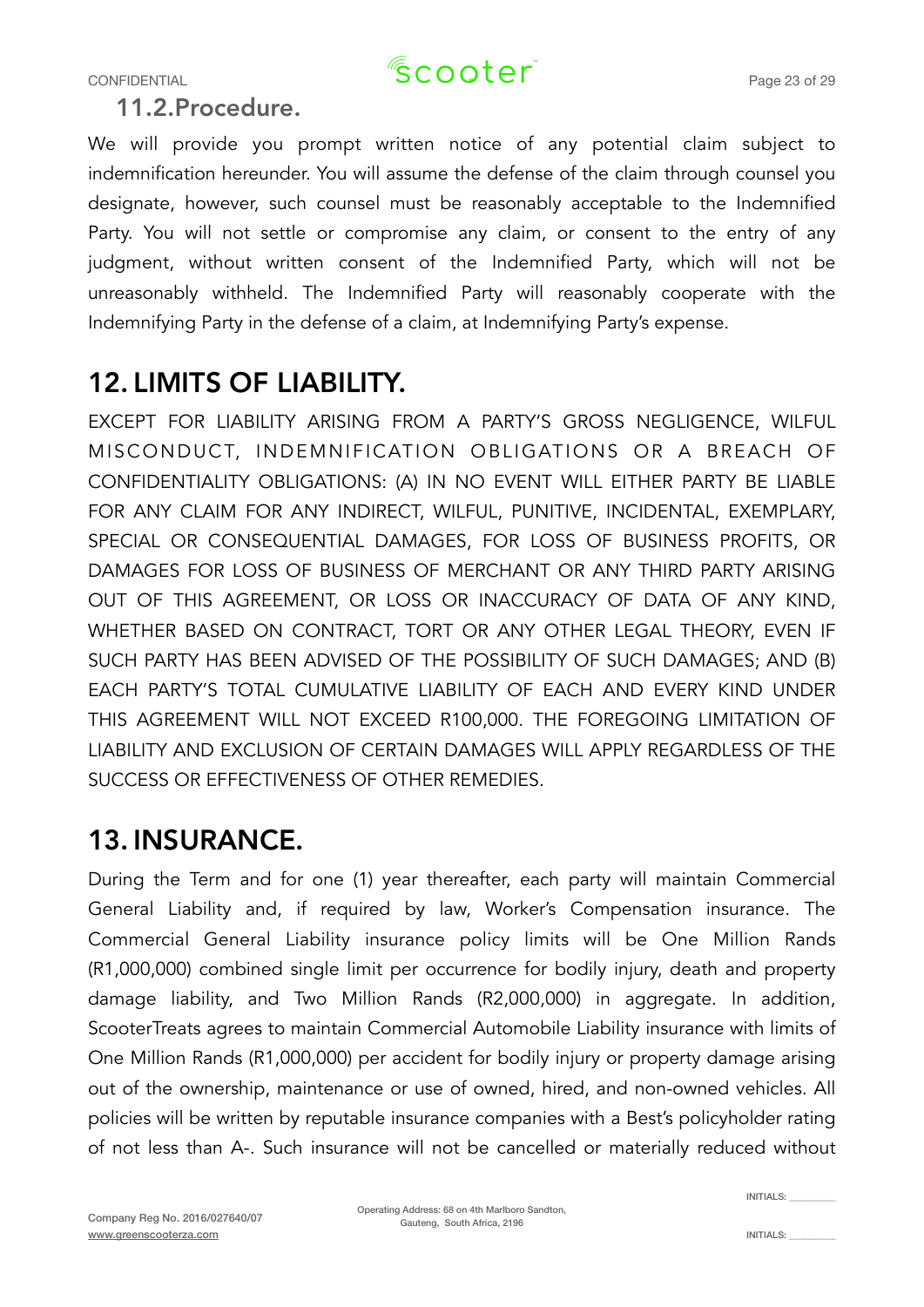thirty (30) days' prior written notice to the other party. Upon a party's request, the other party will provide evidence of the insurance required herein. In no event will the limits of any policy be considered as limiting the liability of a party under this Agreement.

### 14. SUPPLEMENTAL TERMS.

Merchant will comply with the applicable then-current Community Guidelines, currently available at [https://www.scooter.com/legal/community-guidelines/](https://www.scooter.com/legal/community-guidelines/scootertreats/) [scootertreats/](https://www.scooter.com/legal/community-guidelines/scootertreats/) ("*Community Guidelines*"). In addition, supplemental terms may apply to Merchant's use of the ScooterTreats Services and the ScooterUtilities, such as use policies or terms related to certain features and functionality, which may be modified from time to time (collectively, with the Community Guidelines, "*Supplemental Terms*"). Supplemental Terms are in addition to, and will be deemed a part of, the Agreement. Supplemental Terms will prevail over the Agreement in the event of a conflict. ScooterTreats will use good faith efforts to provide Merchant with written notice of any material updates to the Supplemental Terms, and, if Merchant does not agree to comply with the terms of any such update, Merchant may, as its sole and exclusive remedy, terminate this Agreement and cease use of the ScooterTreats Services and ScooterUtilities. By continuing to use the ScooterTreats Services or the ScooterUtilities, Merchant will be deemed to accept the Supplemental Terms. Notwithstanding anything to the contrary, the terms and conditions of Scooter's then-current Privacy Policy, currently available at: [shorturl.at/exRV0](http://shorturl.at/exRV0) , will apply to ScooterTreats's collection, use and processing of Personal Data.

### 15. TERM AND TERMINATION.

This Agreement will commence on the Effective Date and, unless earlier terminated as provided below, will continue for a period of two (2) years from the Effective Date ("*Initial Term*") and will automatically renew for successive one (1) year periods (each, a "*Renewal Term*" and together with the Initial Term, the "*Term*"). Either party may terminate this Agreement, in whole or in part (i.e., with respect to any Sales Channel), in the event of a material breach by the other party with two (2) days' prior written notice thereof by the non-breaching party. Either party may terminate this Agreement, in whole or in part (i.e., with respect to any Sales Channel), at any time without cause by giving sixty (60) days' prior written notice of termination to the other party, with the exception being that should either party attempt to terminate this Agreement during an active Promotion period, such termination will not take effect until such Promotion period has ended. Notwithstanding the foregoing, the termination of this Agreement will not relieve either party of its

 $INTIAI$   $S$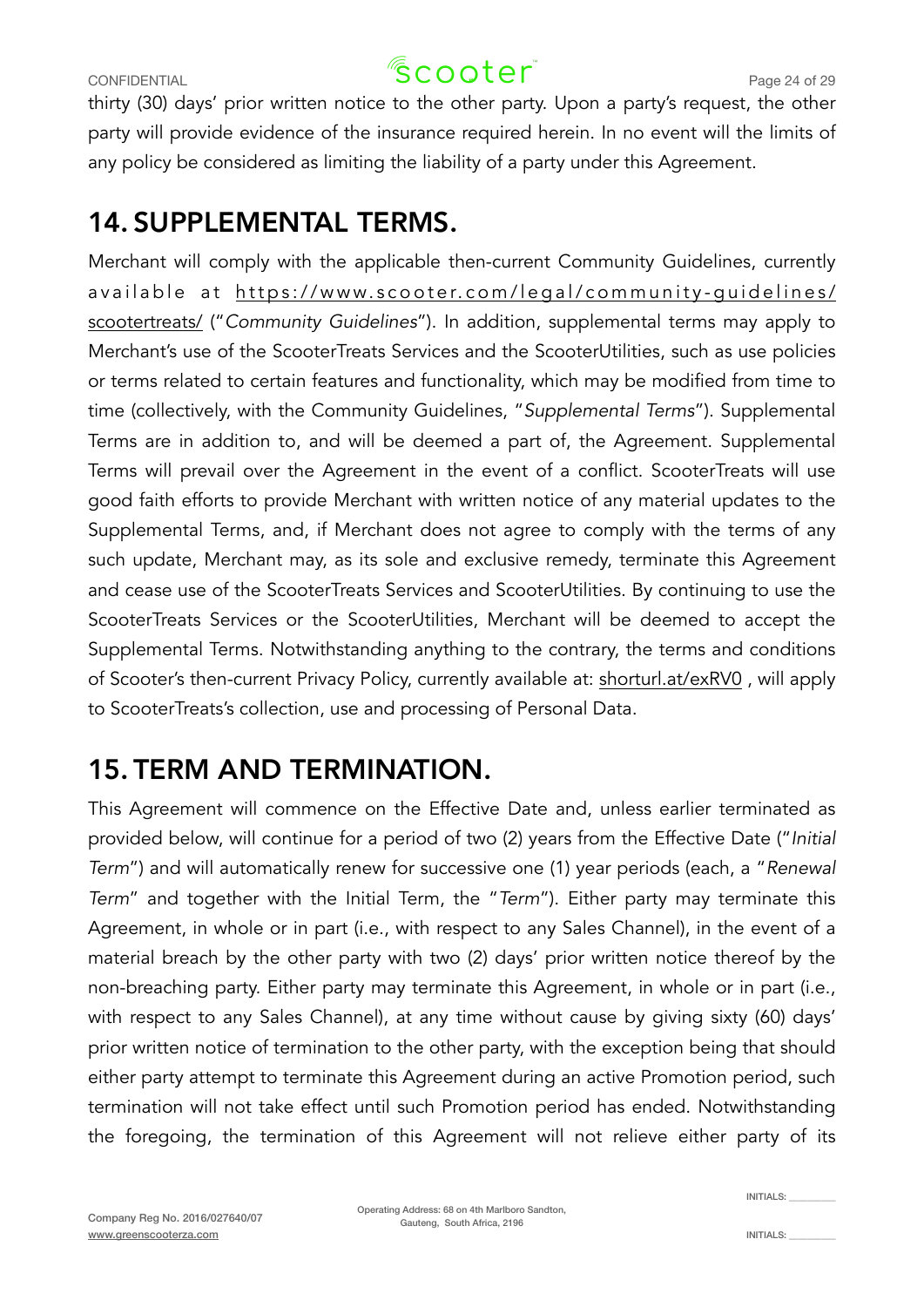### CONFIDENTIAL CONFIDENTIAL  $\sqrt{2}$  COOter<sup>"</sup> Page 25 of 29

obligations to fulfill any promotional offer that has been redeemed by Customers in accordance with its terms. In addition, ScooterTreats may suspend or otherwise terminate this Agreement on written notice in the event of a Brand Matter. A "*Brand Matter*" means an event involving Merchant that, in ScooterTreats's reasonable judgment, causes it or its affiliates to have significant concern for the reputation of its respective Marks or brand, including matters related to the alleged violation of any applicable retail food or other health or safety code. All payment obligations and Sections 1, 3.3, 7.1, 8-13, this last sentence of 15, 16-17 and 19 will survive the expiration or termination of this Agreement.

### 16.NOTICE.

Any and all notices permitted or required to be given hereunder will be sent to the address listed below, or such other address as may be provided, and deemed duly given: (a) upon actual delivery, if delivery is by hand; or (b) one (1) day after being sent by overnight courier, charges prepaid; or (c) by electronic mail to the designated recipient. Notices to ScooterTreats should be provided to ScooterTreats, Attn: Legal, 123A Athol Road, Athol Sandton, Gauteng 2196, with a copy to Green Scooter Proprietary Limited, Attn: Legal – Enterprise Products, 123A Athol Road, Athol Sandton, Gauteng 2196. Notices to Merchant should be provided to the address provided by Merchant. The parties agree that all legal documents (including complaints and subpoenas) directed to ScooterTreats will be served on ScooterTreats's registered agent for service of process.

### 17. DISPUTE RESOLUTION AND ARBITRATION.

### 17.1.Arbitration.

Any dispute, whether contractual or otherwise, arising out of or in connection with this Agreement or these dispute resolution procedures, including any question regarding its existence, performance, validity, or termination, will be referred to and finally resolved by arbitration administered by AFSA ([Arbitration Foundation of Southern Africa NPC](https://arbitration.co.za/domestic-arbitration/commercial-rules/)) in accordance with its Comprehensive Arbitration Rules and Procedures (the "*AFSA Rules*"), which are deemed to be incorporated by reference into this clause. The parties agree that the arbitrator ("*Arbitrator*"), and not any local court or agency, shall have exclusive authority to resolve any disputes relating to the interpretation, applicability, enforceability or formation of this Agreement, including any claim that all or any part of this Agreement is void or voidable. The Arbitrator shall also be responsible for determining all threshold arbitrability issues, including issues relating to whether this Agreement is unconscionable or illusory and any defense to arbitration, including waiver, delay, laches, or estoppel. In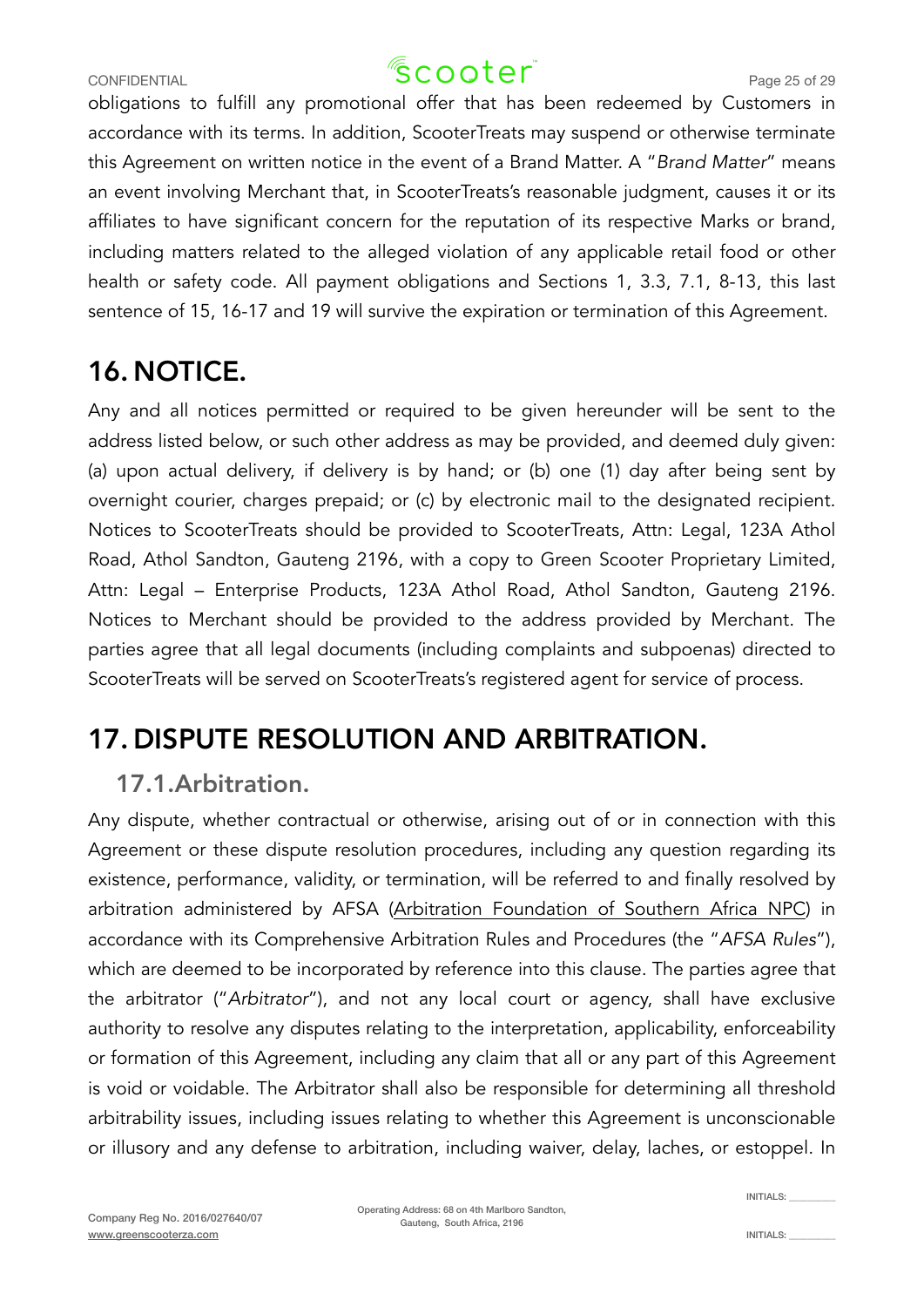## CONFIDENTIAL CONFIDENTIAL  $\sqrt{2}$  COO $\text{ter}^2$  Page 26 of 29

the event of a dispute, controversy or claim arising out of or relating in any way to this Agreement, the complaining party shall notify the other party in writing thereof. Within thirty (30) days of such notice, representatives of both parties shall attempt to resolve the dispute in good faith. Should the dispute not be resolved within thirty (30) days after such notice, the complaining party shall seek remedies exclusively through arbitration. Furthermore, the parties agree:

- The Arbitrator's award will be final and binding and judgment on the award rendered by the Arbitrator may be entered in any court having jurisdiction thereof, provided that any award may be confirmed in a court of competent jurisdiction.i) A party who desires to initiate arbitration must provide the other party with a written Demand for Arbitration as specified in the AFSA Rules.
- The seat, or legal place, of arbitration will be Johannesburg, Gauteng, South Africa or the AFSA location closest to the complaining party's place of business.
- The language to be used in the arbitral proceedings will be one of the eleven (11) Official South African languages, translated to English.
- The arbitral tribunal will be composed of a sole arbitrator, which shall be nominated and appointed by AFSA in accordance with the AFSA Rules.
- To the extent permitted by applicable law, the parties agree to keep all materials related to the dispute, including the existence of the dispute itself, content of the arbitration, and all the submissions by the parties in the arbitration and awards rendered by the arbitral tribunal, confidential.
- This agreement to arbitrate will not preclude the parties from seeking provisional remedies from a court of competent jurisdiction. The parties each retain the right to seek injunctive or other equitable relief in a court of competent jurisdiction to prevent the actual or threatened infringement, misappropriation or violation of a party's copyrights, trademarks, trade secrets, patents or other intellectual property rights.
- Neither party may bring any class, collective, or representative action against the other party, and will preclude a party from participating in or recovering relief under any current or future class, collective, consolidated, or representative action brought against the other party by someone else.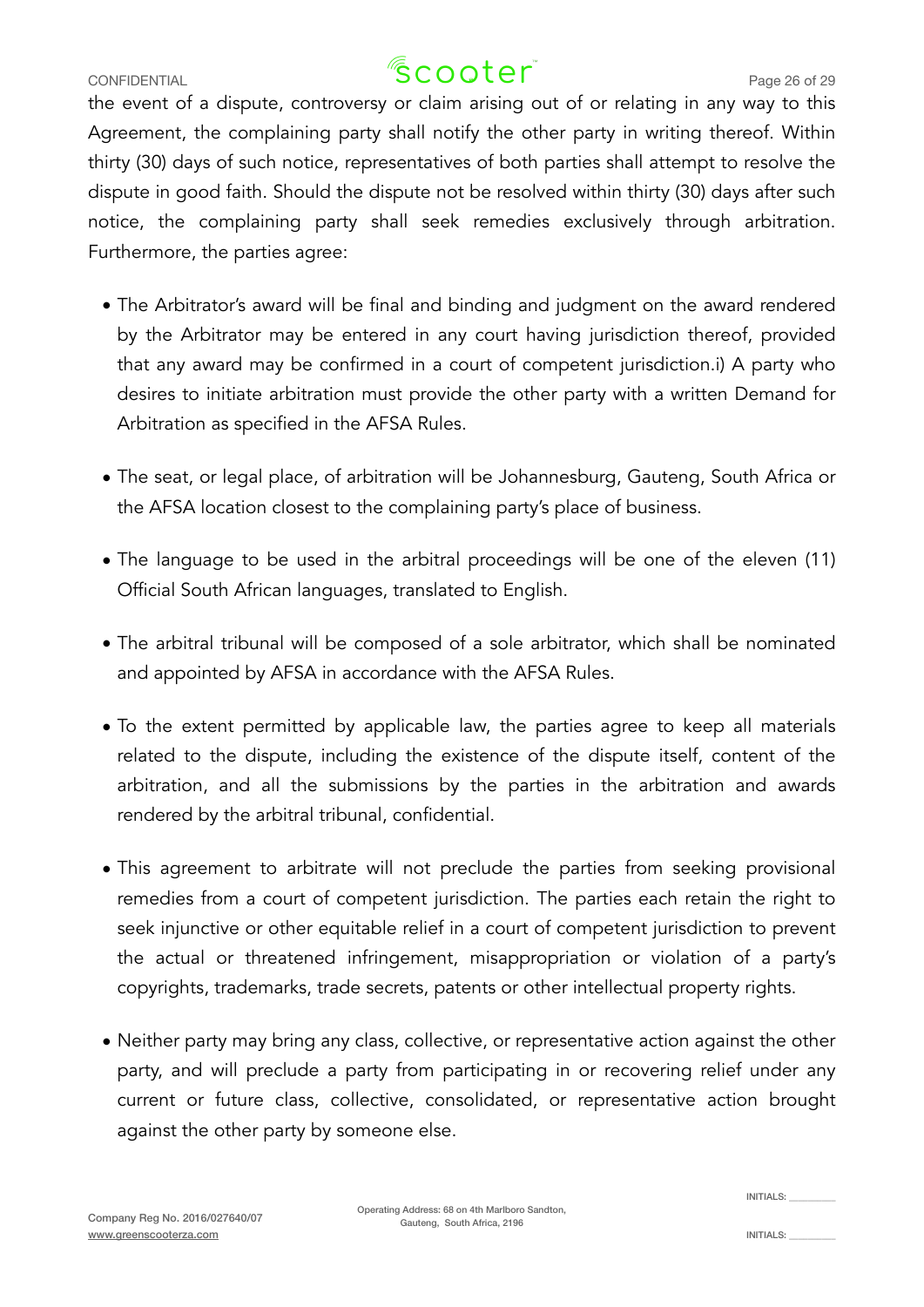- Each party shall pay its own proportionate share of Arbitrator fees and expenses plus and expenses of AFSA. The Arbitrator shall be entitled to award the foregoing arbitration and administrative fees and expenses as damages in his/her discretion.
- Notwithstanding any choice of law or other provision in this Agreement, the parties agree and acknowledge that this Agreement evidences a transaction involving interstate commerce and that the Arbitration Act, 42 of 1965, will govern its interpretation and enforcement and proceedings pursuant thereto. It is the intent of the parties that the AFSA Rules shall preempt all South African laws to the fullest extent permitted by law. If the AFSA Rules are found to not apply to any issue that arises under this Agreement or the enforcement thereof, then that issue shall be resolved under the laws of South Africa.

### 18. DIVERSITY AND INCLUSION.

Merchant will not, in its use of the ScooterTreats Services or the ScooterUtilities under this Agreement, discriminate against any customer, employee, contractor or other person or individual on the basis of race, color, gender, pregnancy, marital status, familial status, sexual orientation, gender identity or expression, religion, ancestry, national origin, disability, or age except that programs may target beneficial services for specific participant groups, as agreed upon between ScooterTreats and Merchant. Merchant acknowledges and agrees that upon ScooterTreats's receipt of evidence of Merchant's discrimination under any of these categories, ScooterTreats will have the right to immediately terminate this Agreement following notice to Merchant.

### 19. ADDITIONAL TERMS.

The territory of this Agreement is the Republic of South Africa ("*Territory*"), and all payments issued under this Agreement must be in South African Rands. Merchant agrees to receive calls, SMS messages and other communications, including those made available by autodialer, sent by or on behalf of ScooterTreats or its affiliates. In this Agreement, *"including*" means "*including, without limitation*," and examples are illustrative and not the sole examples of a particular concept. The failure of either party to enforce, at any time or for any period of time, the provisions hereof, or the failure of either party to exercise any option herein, will not be construed as a waiver of such provision or option and will in no way affect that party's right to enforce such provisions or exercise such option. This Agreement may not be assigned, transferred, delegated or subcontracted, in whole or in part, by a party without the prior written consent of the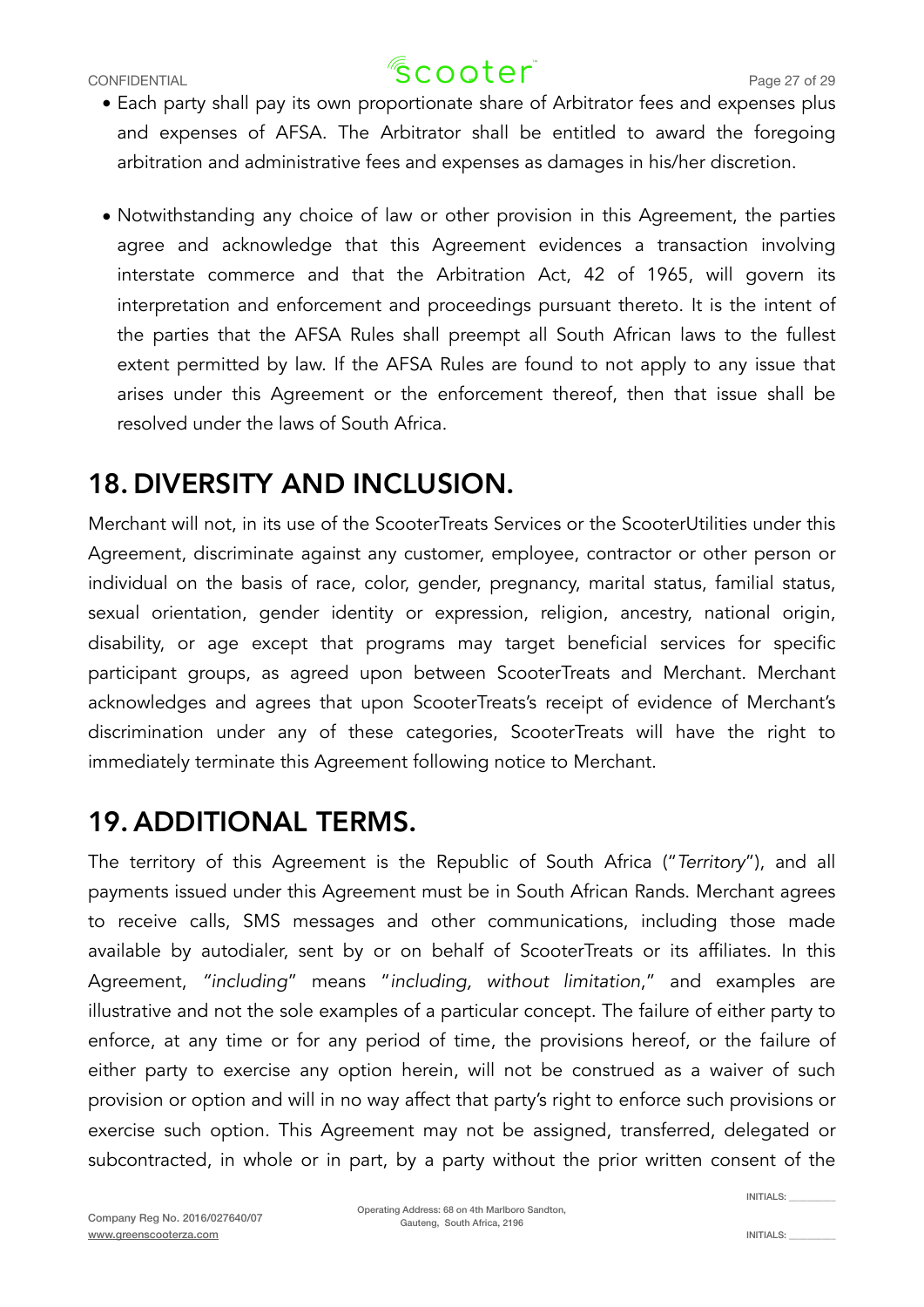other party, provided that each party may assign this Agreement, upon written notice to the other party, (a) to an affiliate of such party, or (b) in connection with the sale of all or substantially all of such party's equity, business or assets to which this Agreement relates; provided that in the event of any such transfer by Merchant, Merchant explicitly consents that any such transferee will have access to and control of all Merchant accounts related to such transfer, including its accounts with ScooterTreats, access to historical reporting information about Items related to such transfer, and other account data relating to such transfer. In the event of a change of ownership involving Merchant's Location(s), the parties will need to execute a Change of Ownership form and Merchant acknowledges and agrees that the Location will not be able to accept or process any Customer orders on the ScooterTreats App until the Change of Ownership is executed. Subject to the foregoing, this Agreement will be **binding** upon and will inure to the benefit of each party hereto and its respective successors and assigns. Any purported assignment, transfer, delegation or subcontract in violation of this Section will be null and void. In the event any provision of this Agreement is determined to be invalid or unenforceable by ruling of an arbitrator or a court of competent jurisdiction, the remainder of this Agreement (and each of the remaining terms and conditions contained herein) will remain in full force and effect. Any delay in or failure by either party in the performance of this Agreement will be excused if and to the extent such delay or failure is caused by occurrences beyond the control of the affected party including decrees or restraints of Government, acts of God, strikes, work stoppage or other labor disturbances, war or sabotage (each being a "*Force Majeure Event*"). The affected party will promptly notify the other party upon becoming aware that any Force Majeure has occurred or is likely to occur and will use commercially reasonable efforts to minimize any resulting delay in or interference with the performance of its obligations under this Agreement. Nothing in this Agreement will be deemed to create any joint venture, joint enterprise, or agency relationship among the parties (except as otherwise expressly set forth above), and no party will have the right to enter into contracts on behalf of, to legally bind, to incur debt on behalf of, or to otherwise incur any liability or obligation on behalf of, the other party hereto, in the absence of a separate writing, executed by an authorized representative of the other party. Each party will be solely responsible for its employees and contractors used in connection with such party's performance obligations under this Agreement. This Agreement contains the full and complete understanding and agreement between the parties relating to the subject matter hereof and supersedes all prior and contemporary understandings and agreements, whether oral or written, relating such subject matter hereof. This Agreement may be executed in one or more counterparts and by exchange of electronically signed

 $INTIAI$   $S$